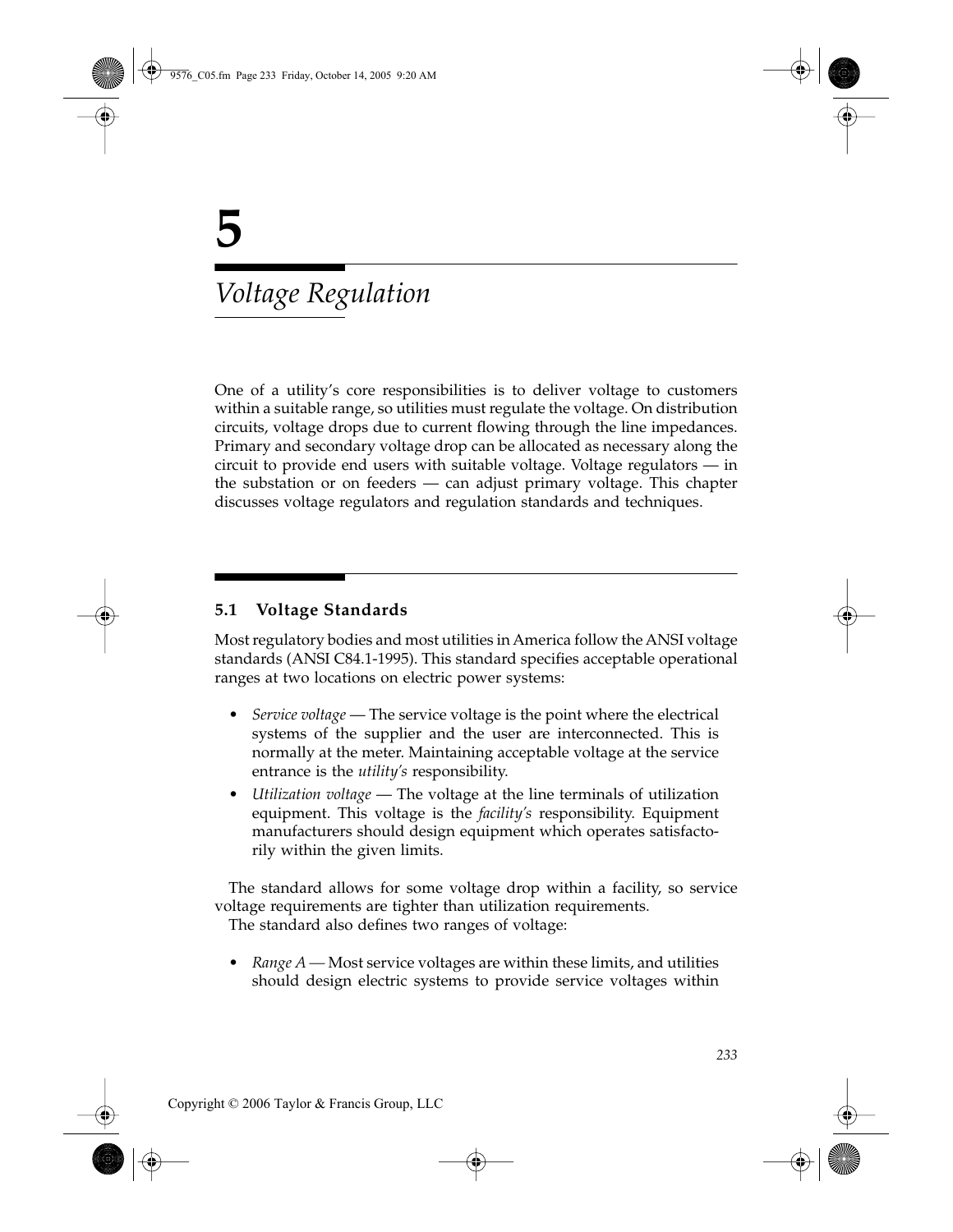|         | <b>Service Voltage</b> |                | <b>Utilization Voltage</b> |                |  |
|---------|------------------------|----------------|----------------------------|----------------|--|
|         | Minimum                | Maximum        | Minimum                    | Maximum        |  |
| Range A | 114 $(-5%)$            | $126 (+5\%)$   | 110 $(-8.3\%)$             | $125 (+4.2\%)$ |  |
| Range B | 110 $(-8.3\%)$         | $127 (+5.8\%)$ | $106(-11.7\%)$             | $127 (+5.8\%)$ |  |

#### **TABLE 5.1** ANSI C84.1 Voltage Ranges for 120 V

these limits. As the standard says, voltage excursions "should be infrequent."

• *Range B* — These requirements are more relaxed than Range A limits. According to the standard: "Although such conditions are a part of practical operations, they shall be limited in extent, frequency, and duration. When they occur, corrective measures shall be undertaken within a reasonable time to improve voltages to meet Range A requirements." Utilization equipment should give acceptable performance when operating within the Range B utilization limits, "insofar as practical" according to the standard.

These limits only apply to sustained voltage levels and not to momentary excursions, sags, switching surges, or short-duration interruptions.

Table 5.1 shows the most important limits, the limits on low-voltage systems. The table is given on a 120-V base; it applies at 120 V but also to any low-voltage system up to and including 600 V. The main target for utilities is the Range A service voltage, 114 to 126 V.

ANSI C84.1 defines three voltage classes: low voltage (1 kV or less), medium voltage (greater than 1 kV and less than 100 kV), and high voltage (greater than or equal to 100 kV). Within these classes, ANSI provides standard nominal system voltages along with the voltage ranges. Amore detailed summary of the ANSI voltages is shown in [Table 5.2](#page-2-0) and [Table 5.3.](#page-3-0)

For low-voltage classes, two nominal voltages are given — one for the electric system and a second, somewhat lower, nominal for the utilization equipment (for low-voltage motors and controls; other utilization equipment may have different nominal voltages). In addition, the standard gives common nameplate voltage ratings of equipment as well as information on what nominal system voltages the equipment is applicable to. As the standard points out, there are many inconsistencies between equipment voltage ratings and system nominal voltages.

For medium-voltage systems, ANSI C84.1 gives tighter limits for Ranges A and B. Range A is –2.5 to +5%, and Range B is –5 to +5.8%. However, most utilities do not follow these as limits for their primary distribution systems (utilities use the ANSI service voltage guidelines and set their primary voltage limits to meet the service voltage guidelines based on their practices). The three-wire voltages of 4,160, 6,900, and 13,800 V are mainly suited for industrial customers with large motors. Industrial facilities use motors on these systems with ratings of 4,000, 6,600, and 13,200 V, respectively.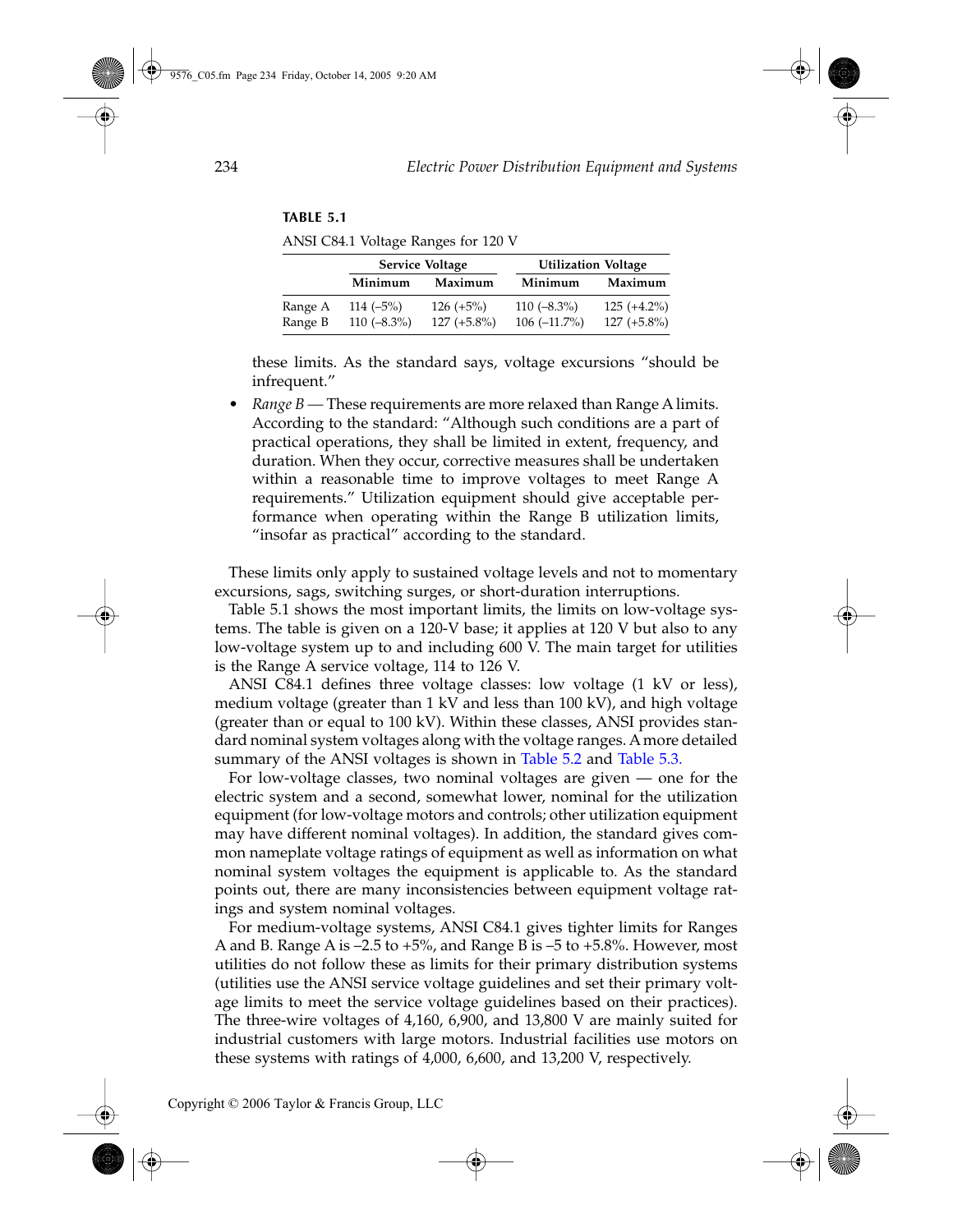## <span id="page-2-0"></span>**TABLE 5.2**

ANSI Standard Nominal System Voltages and Voltage Ranges for Low-Voltage Systems

|                                                                   |                          | Range A                                                          |                               |                               | Range B                                      |                               |                               |
|-------------------------------------------------------------------|--------------------------|------------------------------------------------------------------|-------------------------------|-------------------------------|----------------------------------------------|-------------------------------|-------------------------------|
|                                                                   |                          | Maximum                                                          |                               | Minimum                       | Maximum                                      |                               | Minimum                       |
| Nominal<br>Nominal<br>Utilization<br>System<br>Voltage<br>Voltage |                          | <b>Utilization</b><br>and Service<br><b>Voltage</b> <sup>a</sup> | <b>Service</b><br>Voltage     | <b>Utilization</b><br>Voltage | <b>Utilization</b><br>and Service<br>Voltage | <b>Service</b><br>Voltage     | <b>Utilization</b><br>Voltage |
|                                                                   | Two Wire, Single Phase   |                                                                  |                               |                               |                                              |                               |                               |
| 120                                                               | 115                      | 126                                                              | 114                           | 110                           | 127                                          | 110                           | 106                           |
|                                                                   | Three Wire, Single Phase |                                                                  |                               |                               |                                              |                               |                               |
| 120/240                                                           | 115/230                  | 126/252                                                          | 114/228                       | 110/220                       | 127/254                                      | 110/220                       | 106/212                       |
|                                                                   | Four Wire, Three Phase   |                                                                  |                               |                               |                                              |                               |                               |
| 208Y/120<br>240/120<br>480Y/277                                   | 200<br>230/115<br>460    | 218/126<br>252/126<br>504/291                                    | 197/114<br>228/114<br>456/263 | 191/110<br>220/110<br>440/254 | 220/127<br>254/127<br>508/293                | 191/110<br>220/110<br>440/254 | 184/106<br>212/106<br>424/245 |
|                                                                   | Three Wire, Three Phase  |                                                                  |                               |                               |                                              |                               |                               |
| 240<br>480<br>600                                                 | 230<br>460<br>575        | 252<br>504<br>630                                                | 228<br>456<br>570             | 220<br>440<br>550             | 254<br>508<br>635                            | 220<br>440<br>550             | 212<br>424<br>530             |

*Note:* Bold entries show preferred system voltages.

 $\alpha$  The maximum utilization voltage for Range A is 125 V or the equivalent (+4.2%) for other nominal voltages through 600 V.

Improper voltage regulation can cause many problems for end users. Sustained overvoltages or undervoltages can cause the following end-use impacts:

- *Improper or less-efficient equipment operation* For example, lights may give incorrect illumination or a machine may run fast or slow.
- *Tripping of sensitive loads* For example, an uninterruptible power supply (UPS) may revert to battery storage during high or low voltage. This may drain the UPS batteries and cause an outage to critical equipment.

In addition, undervoltages can cause

• *Overheating of induction motors* — For lower voltage, an induction motor draws higher current. Operating at 90% of nominal, the fullload current is 10 to 50% higher, and the temperature rises by 10 to 15%. With less voltage, the motor has reduced motor starting torque.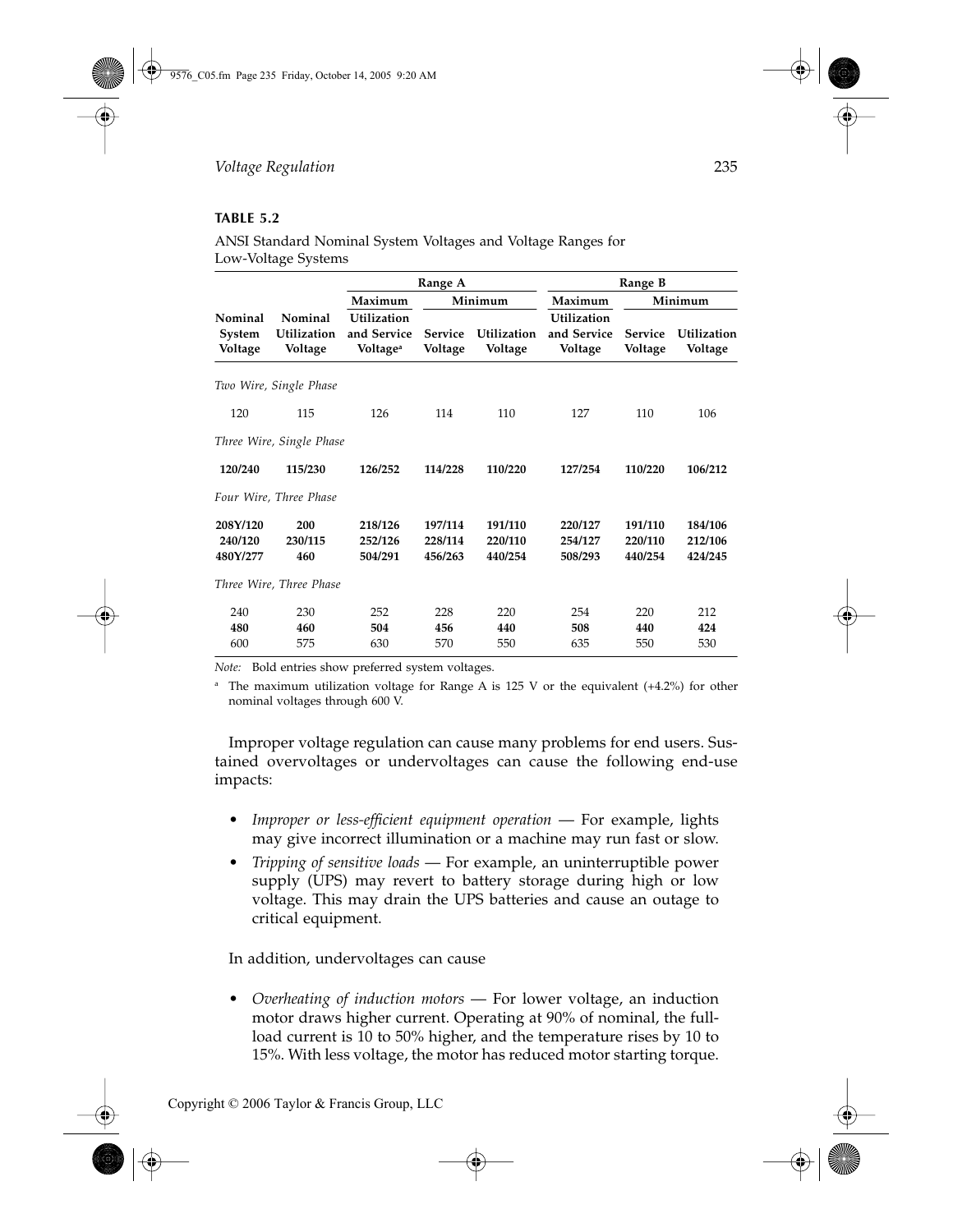|                              | Range A                                      |                                                            |           | Range B                                      |                           |                               |
|------------------------------|----------------------------------------------|------------------------------------------------------------|-----------|----------------------------------------------|---------------------------|-------------------------------|
|                              | Maximum                                      | Minimum                                                    |           | Maximum                                      | Minimum                   |                               |
| Nominal<br>System<br>Voltage | <b>Utilization</b><br>and Service<br>Voltage | <b>Service</b><br><b>Utilization</b><br>Voltage<br>Voltage |           | <b>Utilization</b><br>and Service<br>Voltage | <b>Service</b><br>Voltage | <b>Utilization</b><br>Voltage |
| Four Wire, Three Phase       |                                              |                                                            |           |                                              |                           |                               |
| 4160Y/2400                   | 4370/2520                                    | 4050/2340                                                  | 3740/2160 | 4400/2540                                    | 3950/2280                 | 3600/2080                     |
| 8320Y/4800                   | 8730/5040                                    | 8110/4680                                                  |           | 8800/5080                                    | 7900/4560                 |                               |
| 12000Y/6930                  | 12600/7270                                   | 11700/6760                                                 |           | 12700/7330                                   | 11400/6580                |                               |
| 12470Y/7200                  | 13090/7560                                   | 12160/7020                                                 |           | 13200/7620                                   | 11850/6840                |                               |
| 13200Y/7620                  | 13860/8000                                   | 12870/7430                                                 |           | 13970/8070                                   | 12504/7240                |                               |
| 13800Y/7970                  | 14490/8370                                   | 13460/7770                                                 |           | 14520/8380                                   | 13110/7570                |                               |
| 20780Y/1200                  | 21820/12600                                  | 20260/11700                                                |           | 22000/12700                                  | 19740/11400               |                               |
| 22860Y/13200                 | 24000/13860                                  | 22290/12870                                                |           | 24200/13970                                  | 21720/12540               |                               |
| 24940Y/14400                 | 26190/15120                                  | 24320/14040                                                |           | 26400/15240                                  | 23690/13680               |                               |
| 34500Y/19920                 | 36230/20920                                  | 33640/19420                                                |           | 36510/21080                                  | 32780/18930               |                               |
| Three Wire, Three Phase      |                                              |                                                            |           |                                              |                           |                               |
| 2400                         | 2520                                         | 2340                                                       | 2160      | 2540                                         | 2280                      | 2080                          |
| 4160                         | 4370                                         | 4050                                                       | 3740      | 4400                                         | 3950                      | 3600                          |
| 4800                         | 5040                                         | 4680                                                       | 4320      | 5080                                         | 4560                      | 4160                          |
| 6900                         | 7240                                         | 6730                                                       | 6210      | 7260                                         | 6560                      | 5940                          |
| 13800                        | 14490                                        | 13460                                                      | 12420     | 14520                                        | 13110                     | 11880                         |
| 23000                        | 24150                                        | 22430                                                      |           | 24340                                        | 21850                     |                               |
| 34500                        | 36230                                        | 33640                                                      |           | 36510                                        | 32780                     |                               |

#### <span id="page-3-0"></span>**TABLE 5.3**

ANSI Standard Nominal System Voltages and Voltage Ranges for Medium-Voltage Systems

*Notes:* Bold entries show preferred system voltages. Some utilization voltages are blank because utilization equipment normally does not operate directly at these voltages.

Also, overvoltages can cause

- *Equipment damage or failure* Equipment can suffer insulation damage. Incandescent light bulbs wear out much faster at higher voltages.
- *Higher no-load losses in transformers* Magnetizing currents are higher at higher voltages.

## **5.2 Voltage Drop**

We can approximate the voltage drop along a circuit as

$$
V_{drop} = |V_s| - |V_r| \approx I_R \cdot R + I_X \cdot X
$$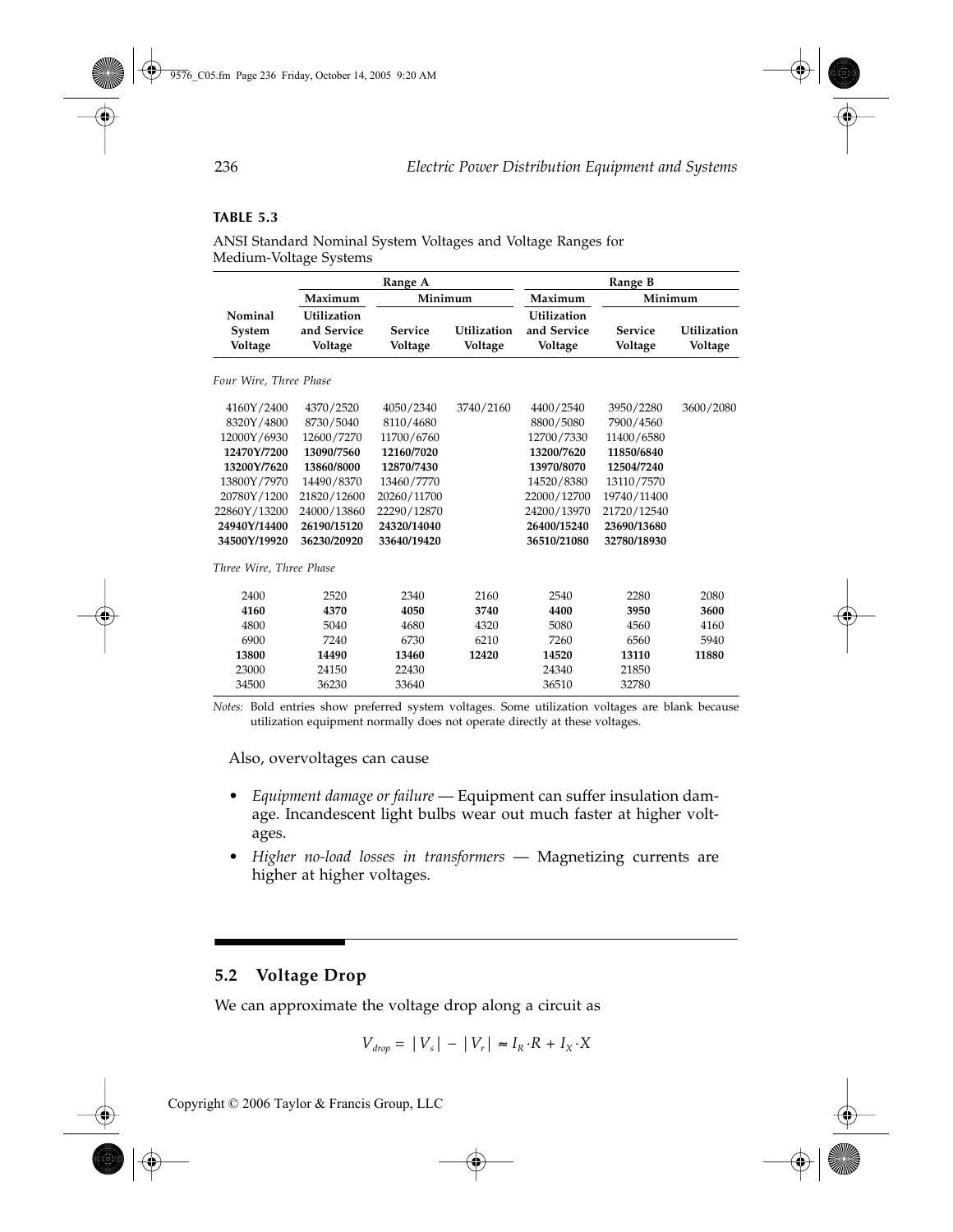## where

 $V_{drop}$  = voltage drop along the feeder, V

- $R =$  line resistance, Ω
- $X =$  line reactance,  $Ω$
- $I_R$  = line current due to real power flow (in phase with the voltage), A
- $I_X$  = line current due to reactive power flow (90 $\degree$  out of phase with the voltage), A

In terms of the load power factor, *pf*, the real and reactive line currents are

$$
I_R = I \cdot pf = I \cos \theta
$$
  

$$
I_X = I \cdot qf = I \sin \theta = I \sin(\cos^{-1}(pf))
$$

where

*I =* magnitude of the line current, A

- *pf* = load power factor
- $qf =$ load reactive power factor =  $sin(cos^{-1}(pf))$
- $\theta$  = angle between the voltage and the current

While just an approximation, Brice (1982) showed that  $I_R \cdot R + I_X \cdot X$  is quite accurate for most distribution situations. The largest error occurs under heavy current and leading power factor. The approximation has an error less than 1% for an angle between the sending and receiving end voltages up to 8° (which is unlikely on a distribution circuit). Most distribution programs use the full complex phasor calculations, so the error is mainly a consideration for hand calculations.

This approximation highlights two important aspects about voltage drop:

- *Resistive load* At high power factors, the voltage drop strongly depends on the resistance of the conductors. At a power factor of 0.95, the reactive power factor (*qf*) is 0.31; so even though the resistance is normally smaller than the reactance, the resistance plays a major role.
- *Reactive load* At moderate to low power factors, the voltage drop depends mainly on the reactance of the conductors. At a power factor of 0.8, the reactive power factor is 0.6, and because the reactance is usually larger than the resistance, the reactive load causes most of the voltage drop. Poor power factor significantly increases voltage drop.

Voltage drop is higher with lower voltage distribution systems, poor power factor, single-phase circuits, and unbalanced circuits. The main ways to reduce voltage drop are to:

- Increase power factor (add capacitors)
- Reconductor with a larger size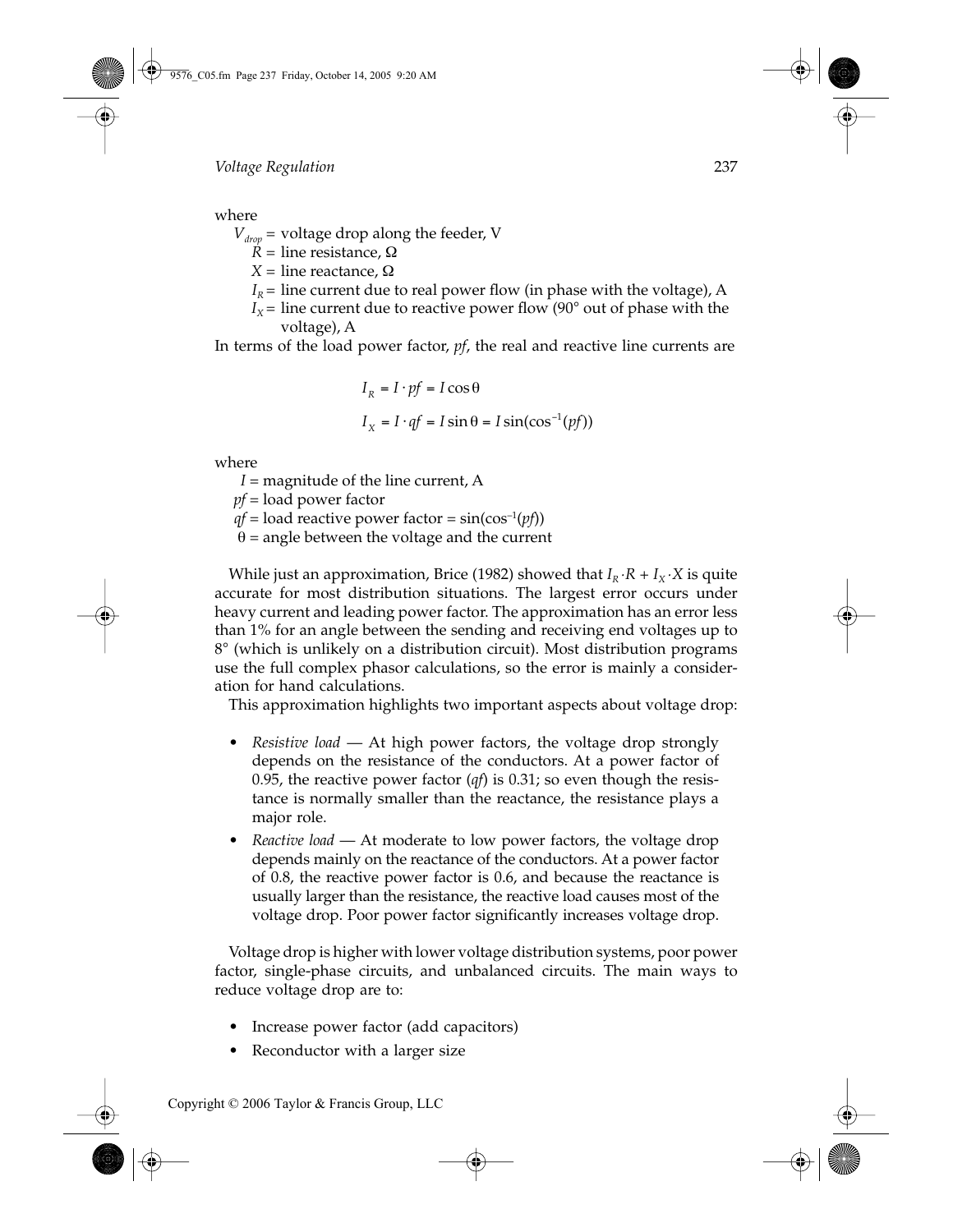- Balance circuits
- Convert single-phase sections to three-phase sections
- Reduce load
- Reduce length

In many cases, we can live with significant voltage drop as long as we have enough voltage regulation equipment to adjust for the voltage drop on the circuit.

# **5.3 Regulation Techniques**

Distribution utilities have several ways to control steady-state voltage. The most popular regulation methods include:

- Substation load tap-changing transformers (LTCs)
- Substation feeder or bus voltage regulators
- Line voltage regulators
- Fixed and switched capacitors

Most utilities use LTCs to regulate the substation bus and supplementary feeder regulators and/or switched capacitor banks where needed.

Taps on distribution transformers are another tool to provide proper voltage to customers. Distribution transformers are available with and without no-load taps (meaning the taps are to be changed without load) with standard taps of  $\pm 2.5$  and  $\pm 5\%$ . Utilities can use this feature to provide a fixed boost for customers on a circuit with low primary voltage. This also allows the primary voltage to go lower than most utilities would normally allow. Remember, the service entrance voltage is most important. Most distribution transformers are sold without taps, so this practice is not widespread. It also requires consistency; an area of low primary voltage may have several transformers to adjust — if one is left out, the customers fed by that transformer could receive low voltage.

## **5.3.1 Voltage Drop Allocation and Primary Voltage Limits**

Most utilities use the ANSI C84.1 ranges for the service entrance, 114 to 126 V. How they control voltage and allocate voltage drop varies. Consider the voltage profile along the circuit in [Figure 5.1.](#page-6-0) The substation LTC or bus regulator controls the voltage at the source. Voltage drops along the primary line, the distribution transformer, and the secondary. We must consider the customers at the start and end of the circuit: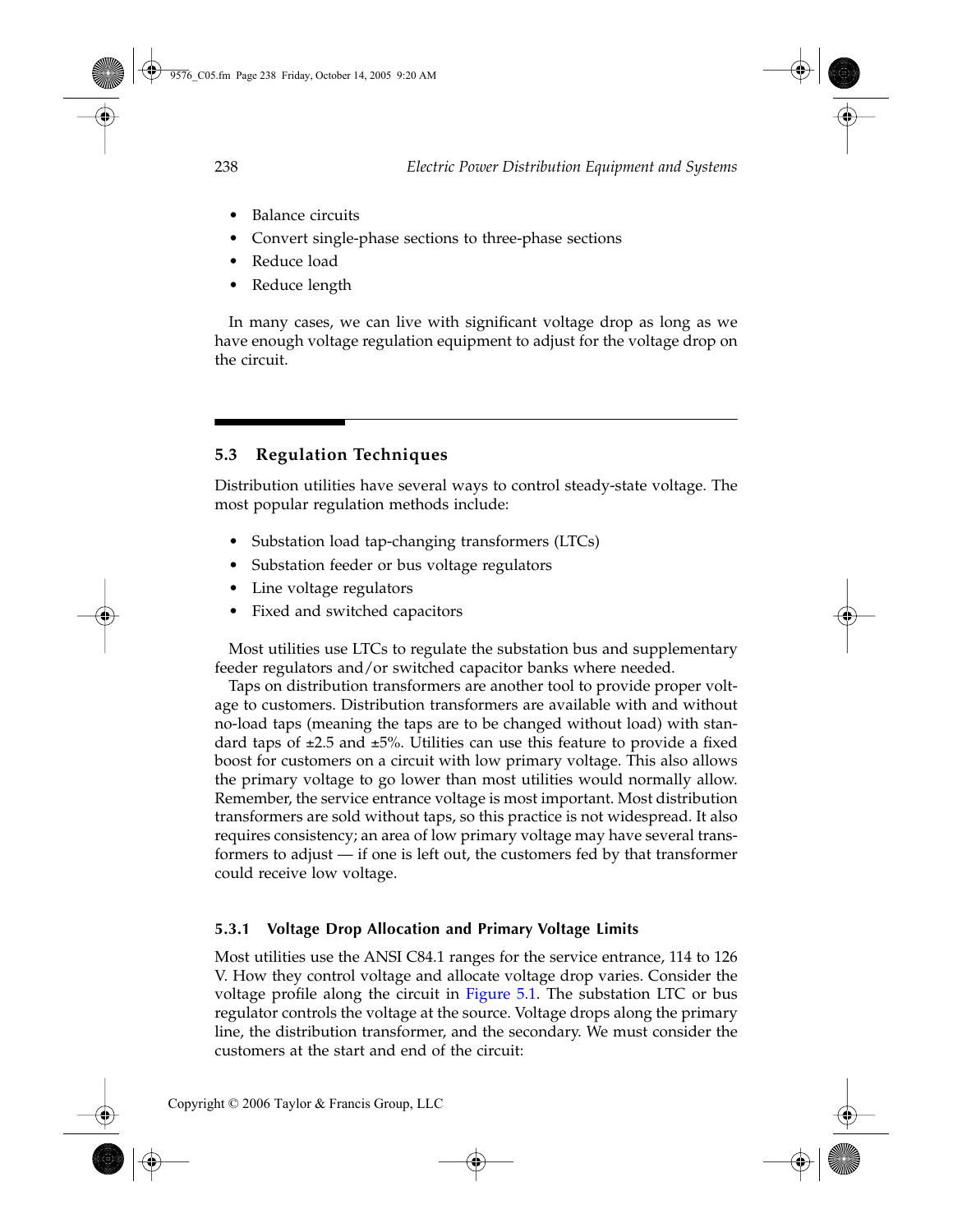<span id="page-6-0"></span>

**FIGURE 5.1**

Voltage drop along a radial circuit with no capacitors or line regulators.

- *End Heavily loaded* Low voltages are a concern, so we consider a heavily loaded transformer and secondary. The allocation across the secondary depends on the utility's design practices as far as allowable secondary lengths and conductor sizes are concerned.
- *Source Lightly loaded* Near the source, we can operate the primary above 126 V, but we must ensure that the first customer does not have overvoltages when that customer is lightly loaded. Commonly, utilities assume that the secondary and transformer drop to this lightly loaded customer is 1 V. With that, the upper primary voltage limit is 127 V.

In the voltage drop along the primary, we must consider the regulator bandwidth (and bandwidths for capacitors if they are switched based on voltage). Voltage regulators allow the voltage to deviate by half the bandwidth in either direction. So, if we have a 2-V bandwidth and a desired range of 7 V of primary drop, subtracting the 2-V bandwidth only leaves 5 V of actual drop (see Figure 5.1). Likewise, if we choose 127 V as our upper limit on the primary, our maximum set voltage is 126 V with a 2-V regulator bandwidth.

Normally, utilities use standardized practices to allocate voltage drop. Deviations from the standard are possible but often not worth the effort.

If we have an express feeder at the start of a circuit, we can regulate the voltage much higher than 126 V as long as the voltage drops enough by the time the circuit reaches the first customer.

Primary voltage allocation affects secondary allocation and vice versa. A rural utility may have to allow a wide primary voltage range to run long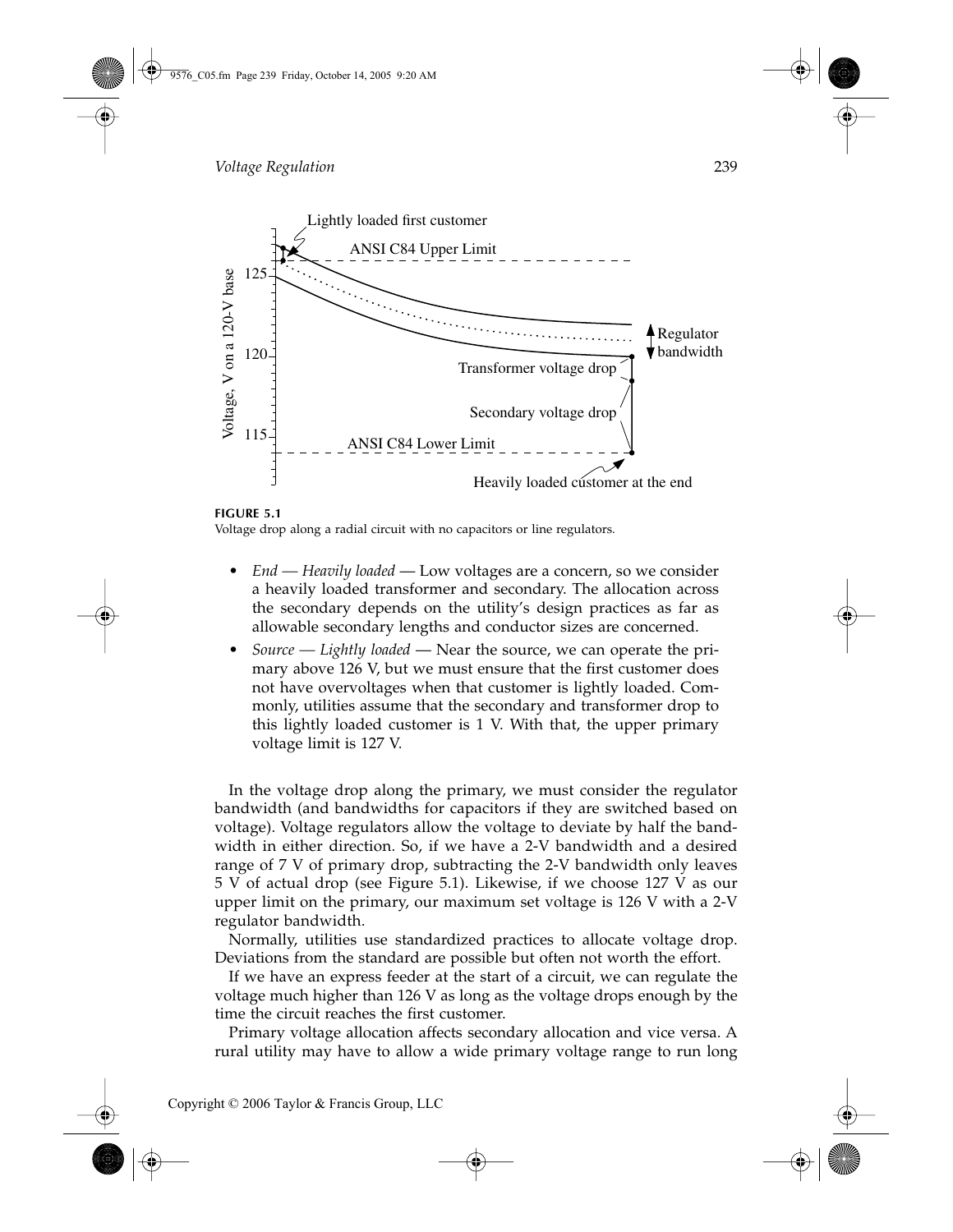| Service Area Type           | Minimum | Maximum | Percent<br>Range |
|-----------------------------|---------|---------|------------------|
| Dense urban area            | 120     | 127     | 5.4              |
| Dense urban area            | 117     | 126     | 7.5              |
| Urban/suburban              | 114     | 126     | 10.0             |
| Urban/suburban              | 115     | 125     | 8.3              |
| Urban/suburban              |         |         |                  |
| No conservation reduction   | 119     | 126     | 5.8              |
| With conservation reduction | 119     | 123     | 3.3              |
| Multi-state area            | 117     | 126     | 7.5              |
| Multi-state area            |         |         |                  |
| Urban standard              | 123     | 127     | 3.3              |
| Rural standard              | 119     | 127     | 6.6              |
| Suburban and rural          | 113     | 125     | 10.0             |
| Suburban and rural          |         |         |                  |
| Urban standard              | 116     | 125     | 7.5              |
| Rural standard              | 112     | 125     | 10.8             |
| Urban and rural             | 115     | 127     | 10.0             |
| Rural, mountainous          | 116     | 126     | 8.3              |
| Rural, mountainous          | 113     | 127     | 11.7             |

#### **TABLE 5.4**

Primary Voltage Ranges at Several Utilities

*Source:* Willis, H. L., *Power Distribution Planning Reference Book*, Marcel Dekker, New York, 1997b, with additional utilities added.

circuits, which leaves little voltage drop left for the transformer and secondary. Since rural loads are typically each fed by their own transformer, rural utilities can run the primary almost right to the service entrance. Using lowimpedance distribution transformers and larger-than-usual transformers also helps reduce the voltage drop beyond the primary. For the secondary conductors, triplex instead of open wire and larger size conductors help reduce secondary drop. Utilities that allow less primary voltage drop can run longer secondaries.

Utility practices on voltage limits on the primary range widely, as shown in Table 5.4. The upper range is more consistent — most are from 125 to 127 V — unless the utility uses voltage reduction (for energy conservation or peak shaving). The lower range is more variable, anywhere from 112 to 123 V. Obviously, the utility that uses a 112-V lower limit is not required to abide by the ANSI C84.1 limits.

#### **5.3.2 Load Flow Models**

Load flows provide voltage profiles that help when planning new distribution circuits, adding customers, and tracking down and fixing voltage problems. Most distribution load-flow programs offer a function to plot the voltage as a function of distance from the source.

We can model a distribution circuit at many levels of detail. Many utilities are modeling more of their systems in more detail. For most load flows,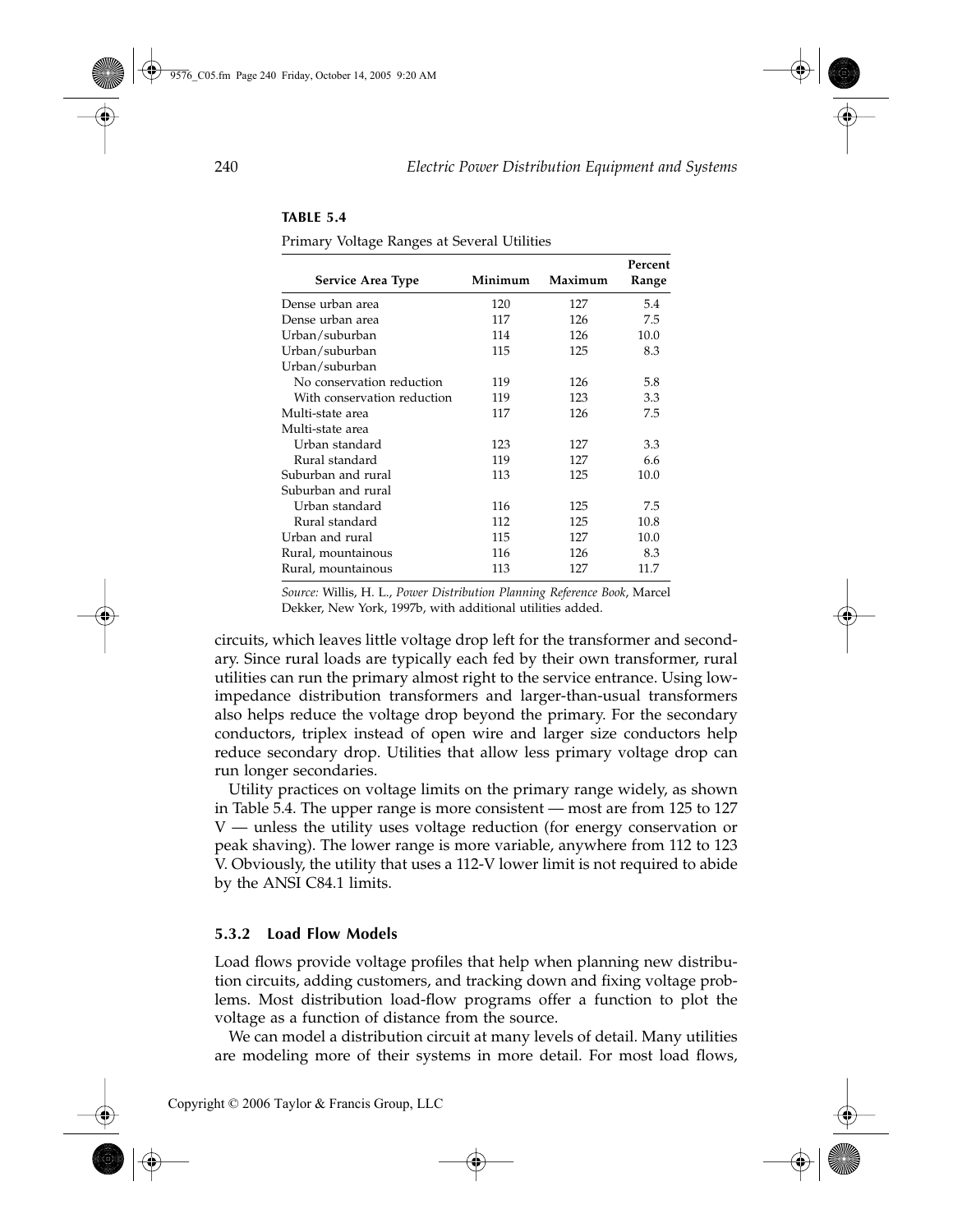utilities normally just model the primary. Modeling the secondary is occasionally useful for modeling specific problems at a customer. We can still have very good models with simplifications. Modeling long laterals or branches is normally a good idea, but we can lump most laterals together as a load where they tie into the main line. Modeling each transformer as a load is rarely worth the effort; we can combine loads together and maintain accuracy with some common sense. Most mainline circuits can be accurately modeled if broken into 10 to 20 sections with load lumped with each section. Of course, accurate models of capacitors and line regulators are a good idea.

Correctly modeling load phasing provides a better voltage profile on each phase. Unbalanced loads cause more voltage drop because of:

- *Higher loop impedance* The impedance seen by unbalanced loads, the loop impedance including the zero-sequence impedance, is higher than the positive-sequence impedance seen by balanced loads.
- *Higher current on the loaded phases* If the current splits unevenly by phases, the more heavily loaded phases see more voltage drop.

Utilities often do not keep accurate phasing information, but it helps improve load-flow results. We do not need the phasing on every transformer, but we will have better accuracy if we know the phasing of large singlephase taps.

Of the data entered into the load flow model, the load allocation is the trickiest. Most commonly, loads are entered in proportion to the transformer kVA. If a circuit has a peak load equal to the sum of the kVA of all of the connected transformers divided by 2.5, then each load is modeled as the given transformer size in kVA divided by 2.5. Incorporating metering data is another more sophisticated way to allocate load. If a utility has a transformer load management system or other system that ties metered kilowatthour usage to a transformer to estimate loadings, feeding this data to the load flow can yield a more precise result. In most cases, all of the loads are given the same power factor, usually what is measured at the substation. Additional measurements could be used to fine-tune the allocation of power factor. Some utilities also assign power factor by customer class.

Most distribution load flow programs offer several load types, normally constant power, constant current, and constant impedance:

- *Constant power load* The real and reactive power stays constant as the voltage changes. As voltage decreases, this load draws more current, which increases the voltage drop. A constant power model is good for induction motors.
- *Constant current load* The current stays constant as the voltage changes, and the power increases with voltage. As voltage decreases, the current draw stays the same, so the voltage drop does not change.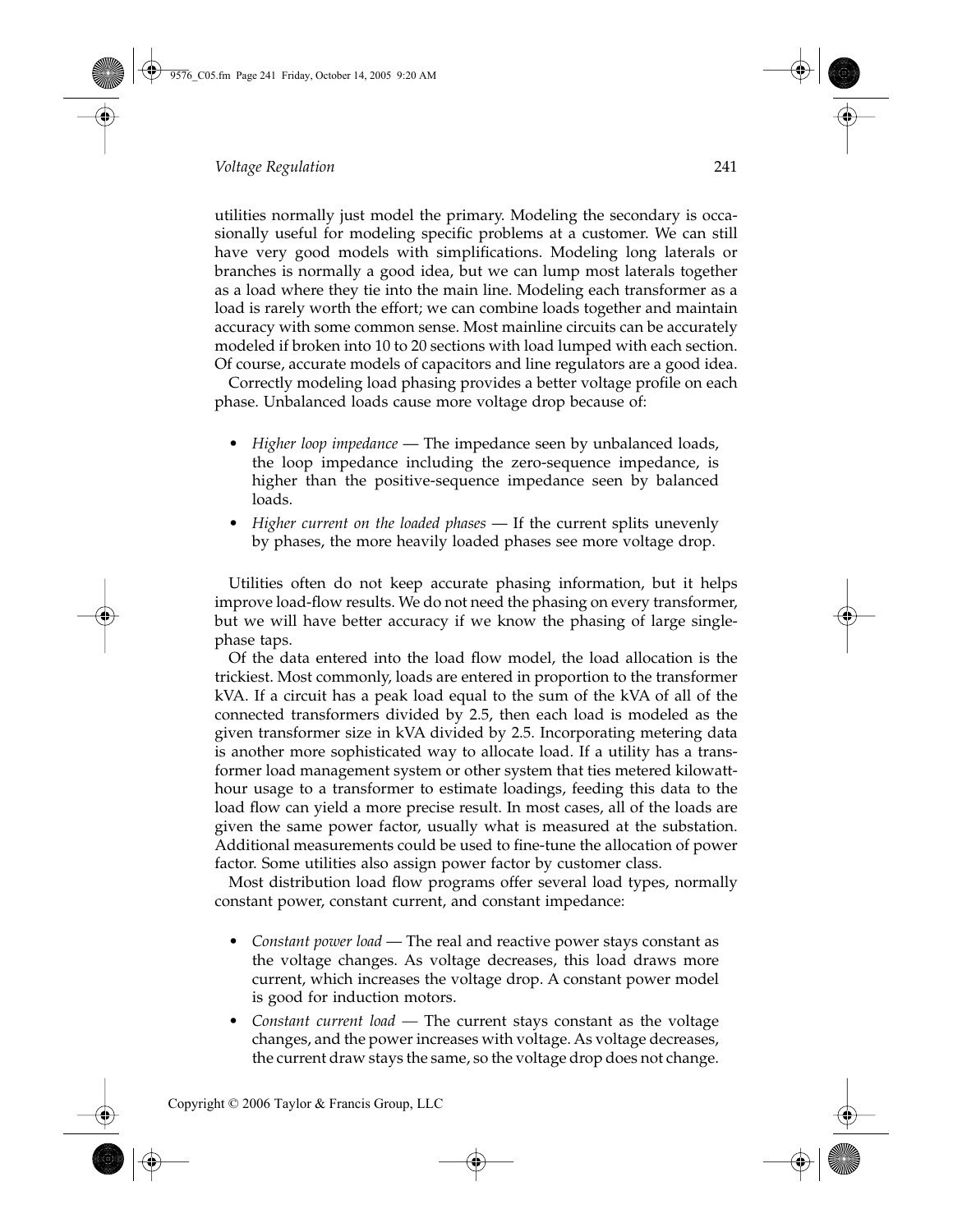| Feeder Type                                | Percent<br><b>Constant Power</b> | Percent<br><b>Constant Impedance</b> |
|--------------------------------------------|----------------------------------|--------------------------------------|
| Residential and commercial, summer peaking | 67                               | 33                                   |
| Residential and commercial, winter peaking | 40                               | 60                                   |
| Urban                                      | 50                               | 50                                   |
| Industrial                                 | 100                              | 0                                    |
| Developing countries                       | 25                               | 75                                   |

### **TABLE 5.5**

Load Modeling Approximations Recommended by Willis (1997a)

*Source:* Willis, H. L., "Characteristics of Distribution Loads," in *Electrical Transmission and Distribution Reference Book*. Raleigh, NC, ABB Power T&D Company, 1997.

• *Constant impedance load* — The impedance is constant as the voltage changes, and the power increases as the square of the voltage. As voltage decreases, the current draw drops off linearly; so the voltage drop decreases. The constant impedance model is good for incandescent lights and other resistive loads.

Normally, we can model most circuits as something like 40 to 60% constant power and 40 to 60% constant impedance (see Table 5.5 for one set of recommendations). Modeling all loads as constant current is a good approximation for many circuits. Modeling all loads as constant power is conservative for voltage drop.

## **5.3.3 Voltage Problems**

Voltage complaints (normally undervoltages) are regular trouble calls for utilities. Some are easy to fix; others are not. First, check the secondary. Before tackling the primary, confirm that the voltage problem is not isolated to the customers on the secondary. If secondary voltage drop is occurring, check loadings, make sure the transformer is not overloaded, and check for a loose secondary neutral.

If the problem is on the primary, some things to look for include:

- *Excessive unbalance* Balancing currents helps reduce voltage drop.
- *Capacitors* Look for blown fuses, incorrect time clock settings, other incorrect control settings, or switch malfunctions.
- *Regulators* Check settings. See if more aggressive settings can improve the voltage profile enough: a higher set voltage, more line drop compensation, and/or a tighter bandwidth.

These problems are relatively easy to fix. If it is not these, and if there is too much load for the given amount of impedance, we will have to add equipment to fix the problem. Measure the primary voltage (and if possible the loadings) at several points along the circuit. An easy way to measure the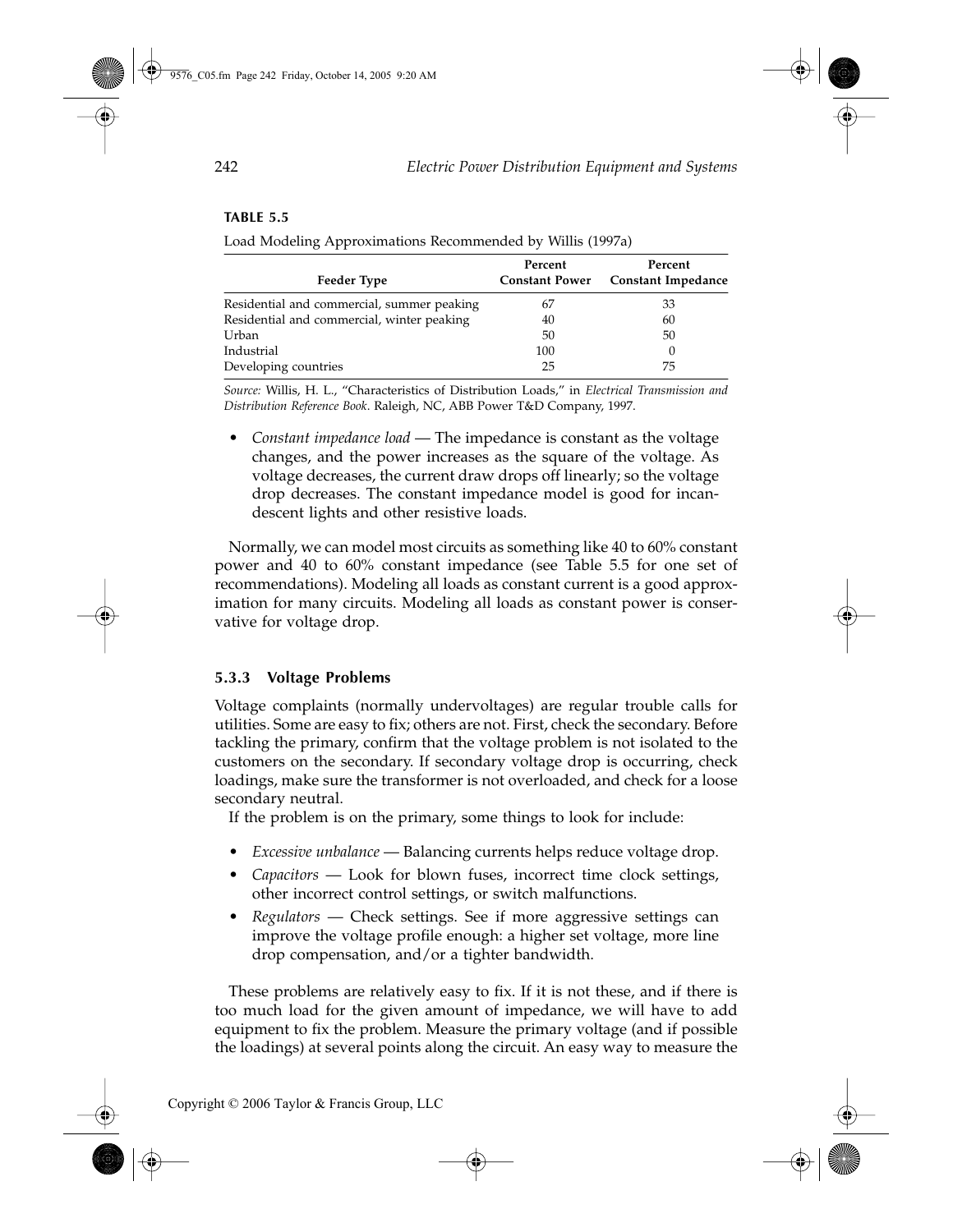primary voltage is to find a lightly loaded distribution transformer and measure the secondary voltage. Measure the power factor at the substation. A poor power factor greatly increases the voltage drop.

Load flows are a good tool to try out different options to improve voltage on a circuit. If possible, match voltage profiles with measurements on the circuit. Measurements provide a good sanity check. Try to measure during peak load conditions. Regulator and capacitor controllers can provide extra information if they have data logging capability. Normally, we allocate the load for the model equally by transformer kVA. This may not always be right, and measurements can help "tweak" the model. A load flow can help determine the best course of action. Where do we need a supplementary line regulator? How many? Can fixed capacitors do the job? Do we need switched capacitors? Circuits with poor power factor are the best candidates for capacitors as they will help reduce line losses as well as improve voltage.

In addition to extra regulating equipment, consider other options. Sometimes, we can move one or more circuit sections to a different feeder to reduce the loading on the circuit. If transformers have taps, investigate changing the transformer taps. Though it is expensive, we can also build new circuits, upgrade to a higher voltage, or reconductor.

#### **5.3.4 Voltage Reduction**

Utilities can use voltage adjustments as a way to manage system load. Voltage reduction can reduce energy consumption and/or reduce peak demand. Several studies have shown roughly a linear response relationship between voltage and energy use — a 1% reduction in voltage reduces energy usage by 1% (or just under 1%, depending on the study). Kirshner and Giorsetto (1984) analyzed trials of conservation voltage reduction (CVR) at several utilities. While results varied significantly, most test circuits had energy savings of between 0.5 and 1% for each 1% voltage reduction. Their regression analysis of the feeders found that residential energy savings were 0.76% for each 1% reduction in voltage, while commercial and industrial loads had reductions of 0.99% and 0.41% (but the correlations between load class and energy reduction were fairly small).

Voltage reduction works best with resistive loads because the power drawn by a resistive load decreases with the voltage squared. Lighting and resistive heating loads are the dominant resistive loads; these are not ideal resistive loads. For example, the power on incandescent lights varies as the voltage to the power of about 1.6, which is not quite to the power of 2 but close. Residential and commercial loads have higher percentages of resistive load. For water heaters and other devices that regulate to a temperature, reducing voltage does not reduce overall energy usage; the devices just run more often.

Voltage reduction to reduce demand has even more impact than that on energy reduction. The most reduction occurs right when the voltage is reduced, and then some of the reduction is lost as some loads keep running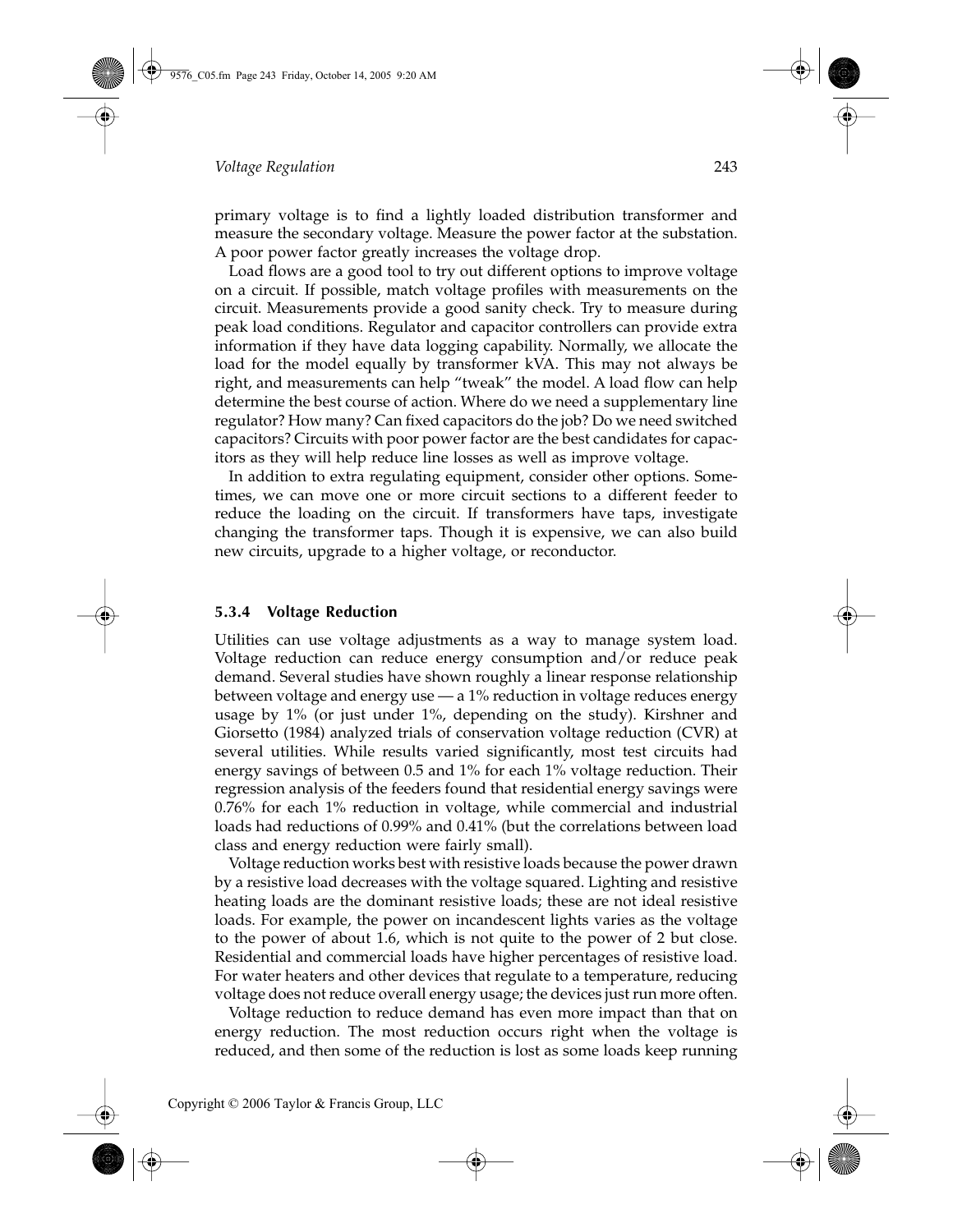longer than normal to compensate for lower voltage. For example, Priess and Warnock (1978) found that during a 4-h, 5% voltage reduction, the demand on one typical residential circuit dropped by 4% initially and diminished to a 3% drop by the end of the 4-h period.

Voltage reduction works best on short feeders — those that do not have much voltage drop. On these, we can control reduction just through adjustments of the station LTC regulator settings. It is straightforward to set up a system where operators can change the station set voltage through SCADA. On longer circuits, we need extra measures. Some strategies include:

- *Extra regulators* Extra regulators can help flatten the voltage profile along the circuit. Each regulator is set with a set voltage and compensation settings appropriate for a tighter voltage range. This approach is most appropriate for energy conservation. Controlling the regulators to provide peak shaving is difficult; the communications and controls add significantly to the cost.
- *Feeder capacitors* The vars injected by capacitors help flatten the voltage profile and allow a lower set voltage on the station LTC. On many circuits, just fixed capacitors can flatten the profile enough to reduce the station set voltage. McCarthy (2000) reported how Georgia Power used this strategy to reduce peak loads by 500 kW on circuits averaging approximately 18 MW.
- *Tighter bandwidth* With a smaller regulator bandwidth, the voltage spread on the circuit is smaller. A smaller bandwidth requires more frequent regulator or LTC maintenance (the regulator changes taps more often) but not drastic differences. Kirshner (1990) reported that reducing the bandwidth from 3 to 1.5 V doubled the number of regulator tap changes.
- *Aggressive line drop compensation* An aggressive line-drop compensation scheme can try to keep the voltage at the low end (say, at 114 V) for the last customer at all times. The set voltage in the station may be 115 to 117 V, depending on the circuit voltage profile. Aggressive compensation boosts the voltage during heavy loads, while trying to keep voltages low at the ends of circuits. During light loads, the station voltage may drop to well under 120 V. This strategy helps the least at heavy load periods, so it is more useful for energy conservation than for peak shaving. Aggressive compensation makes low voltages more likely at the end of circuits. If any of the planning assumptions are wrong, especially power factor and load placement, customers at the end of circuits can have low voltages.
- *Others* Other voltage profile improvement options help when implementing a voltage reduction program, although some of these options, such as reconductoring, undergrounding, load balancing, and increasing primary voltage levels, are quite expensive.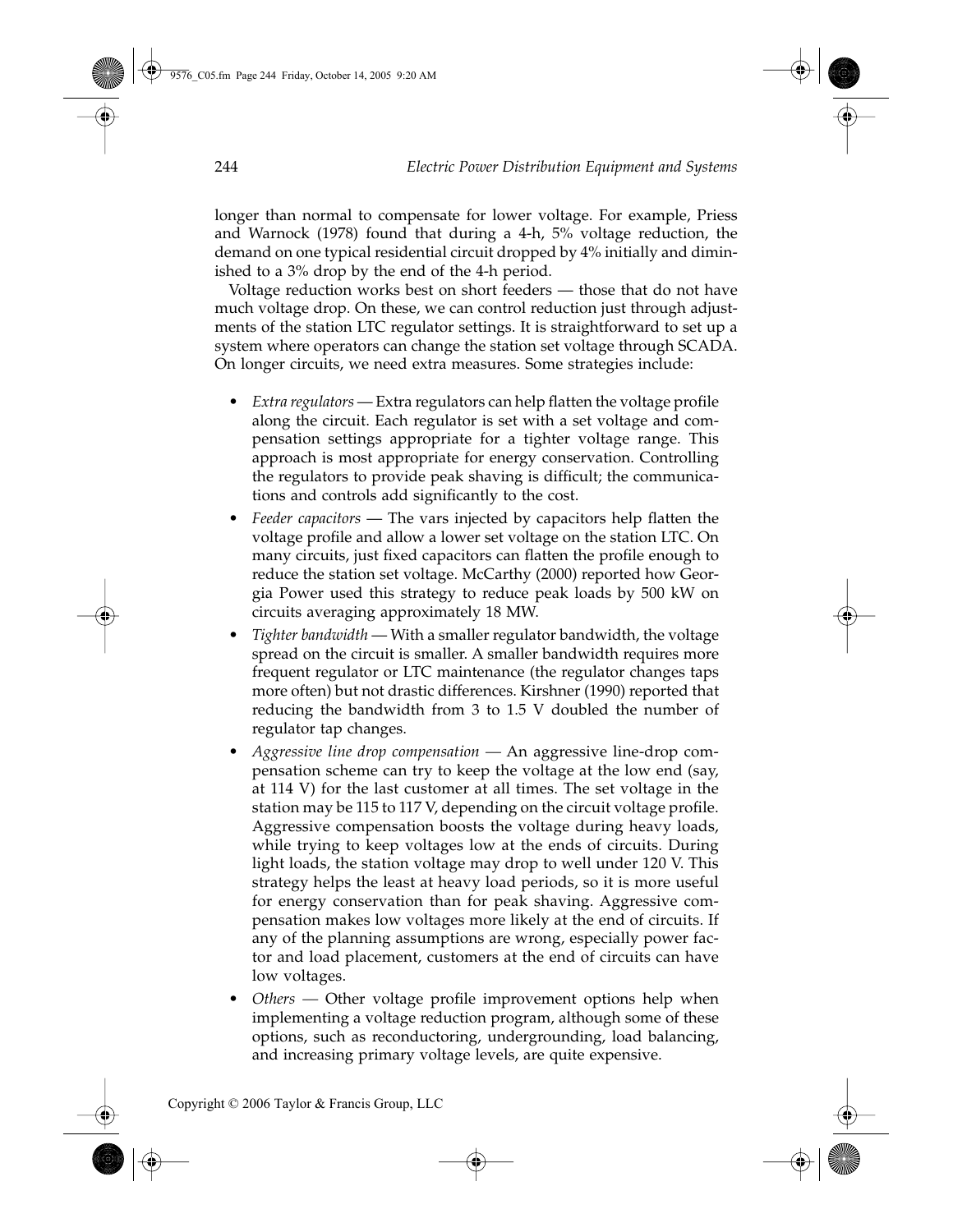

**FIGURE 5.2** ANSI type A single-phase regulator, meaning taps on the load bushing.

## **5.4 Regulators**

Voltage regulators are autotransformers with automatically adjusting taps. Commonly, regulators provide a range from –10 to +10% with 32 steps. Each step is 5/8%, which is 0.75 V on a 120-V scale.

A single-phase regulator has three bushings: the source (S), the load (L), and the source-load (SL). The series winding is between S and L. Figure 5.2 shows a straight regulator (ANSI type A) with the taps on the load side. An ANSI type B, the inverted design, has the taps on the source bushing. The regulator controller measures current with a CT at the L bushing and measures the voltage with a PT between L and SL. Regulators have a reversing switch that can flip the series winding around to change back and forth between the boost and the buck connection.

Regulators are rated on current (IEEE Std. C57.15-1999). Regulators also have a kVA rating which is the two-winding transformer rating and not the load-carrying capability. A regulator at 7.62 kV line to ground with a  $\pm 10\%$ range and a load current rating of 100 A has a kVA rating of 0.1(7.62  $kV(100A) = 76$  kVA. The load-carrying capability is ten times the regulator's kVA rating.

By reducing the range of regulation, we can extend the rating of the regulator. Reducing the range from  $\pm 10$  to  $\pm 5\%$  increases the rating by 60% (see [Figure 5.3](#page-13-0)).

The impedance is the two-winding impedance times a base value about ten times as large. Because the impedance is so small, we can normally neglect it.

Three-phase regulators, often used in stations, are used on wye or delta systems. A three-phase regulator controls all three phases simultaneously. These are normally larger units. The normal connection internally is a wye connection with the neutral point floating.

Commonly, utilities use single-phase units, even for regulating three-phase circuits. We can connect single-phase regulators in several ways [see [Figure](#page-13-0) [5.4 a](#page-13-0)nd (Bishop et al., 1996)]: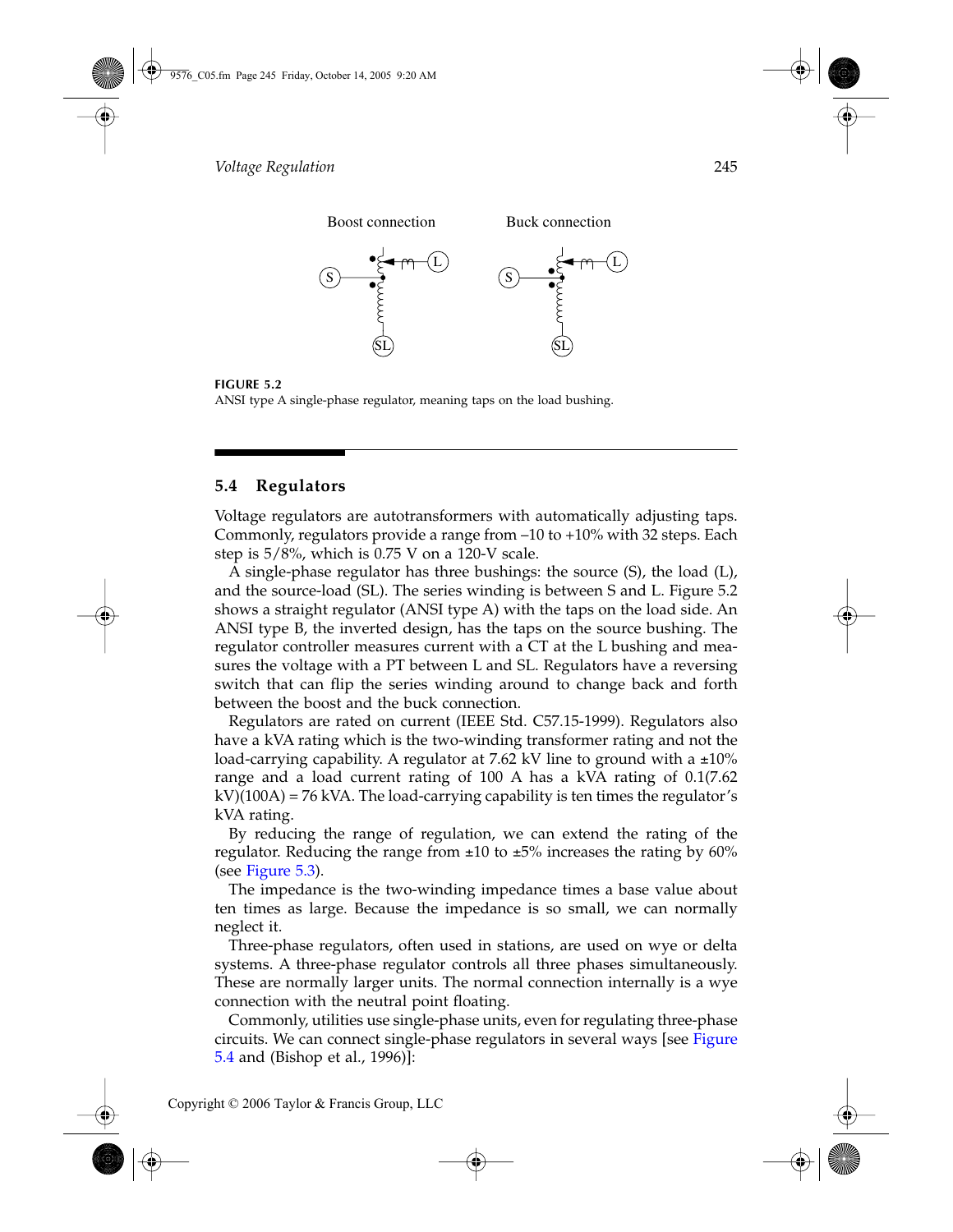<span id="page-13-0"></span>

Percent regulation range (+/–)



Grounded-wye connection





**FIGURE 5.4** Three-phase regulator connections.

Open-delta connection Closed-delta (leading) connection

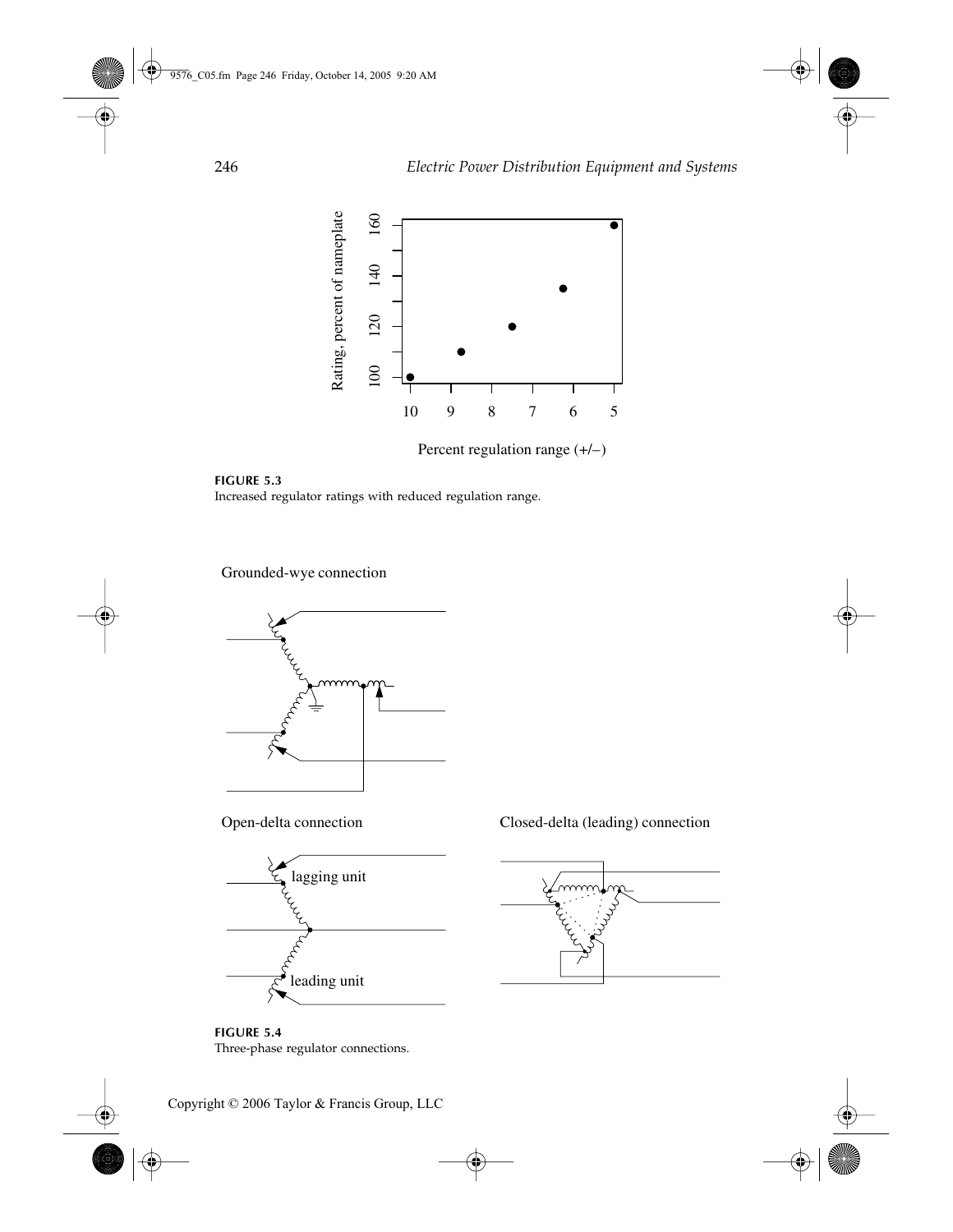- Line to neutral On four-wire systems, three-phase circuits normally have three single-phase regulators connected line to neutral. Lineto-neutral connections are also appropriate for single-phase and twophase circuits. Each regulator independently controls voltage, which helps control voltage unbalance as well as steady-state voltage.
- *Open delta* Only two single-phase regulators are needed, each connected phase to phase.
- *Closed delta* Three regulators are connected phase to phase. Using the closed delta extends the regulation range by  $50\%$ , from  $\pm 10$  to  $±15%$ .

In both of the delta connections, the regulators see a current phase-shifted relative to the voltage. In the leading connection with unity power factor loads, the line current through the regulator leads the line-to-line voltage by 30°. The lagging connection has the current reversed: for a unit power factor load, the line current lags the line-to-line voltage by 30°. In the open-delta configuration, one of the units is leading and the other is lagging. In the closed-delta arrangement, all three units are either leading or all three are lagging. Although uncommon, both of the delta connections can be applied on four-wire systems.

Regulators have a voltage regulating relay that controls tap changes. This relay has three basic settings that control tap changes (see Figure 5.5):

- *Set voltage* Also called the set point or bandcenter, the set voltage is the desired output of the regulator.
- *Bandwidth* Voltage regulator controls monitor the difference between the measured voltage and the set voltage. Only when the difference exceeds one half of the bandwidth will a tap change start. Use a bandwidth of at least two times the step size,  $1.5 \text{ V}$  for  $\pm 10\%$ , 32-step regulators. Settings of 2 and 2.5 V are common.
- *Time delay* This is the waiting time between the time when the voltage goes out of band and when the controller initiates a tap



#### **FIGURE 5.5**

Regulator tap controls based on the set voltage, bandwidth, and time delay.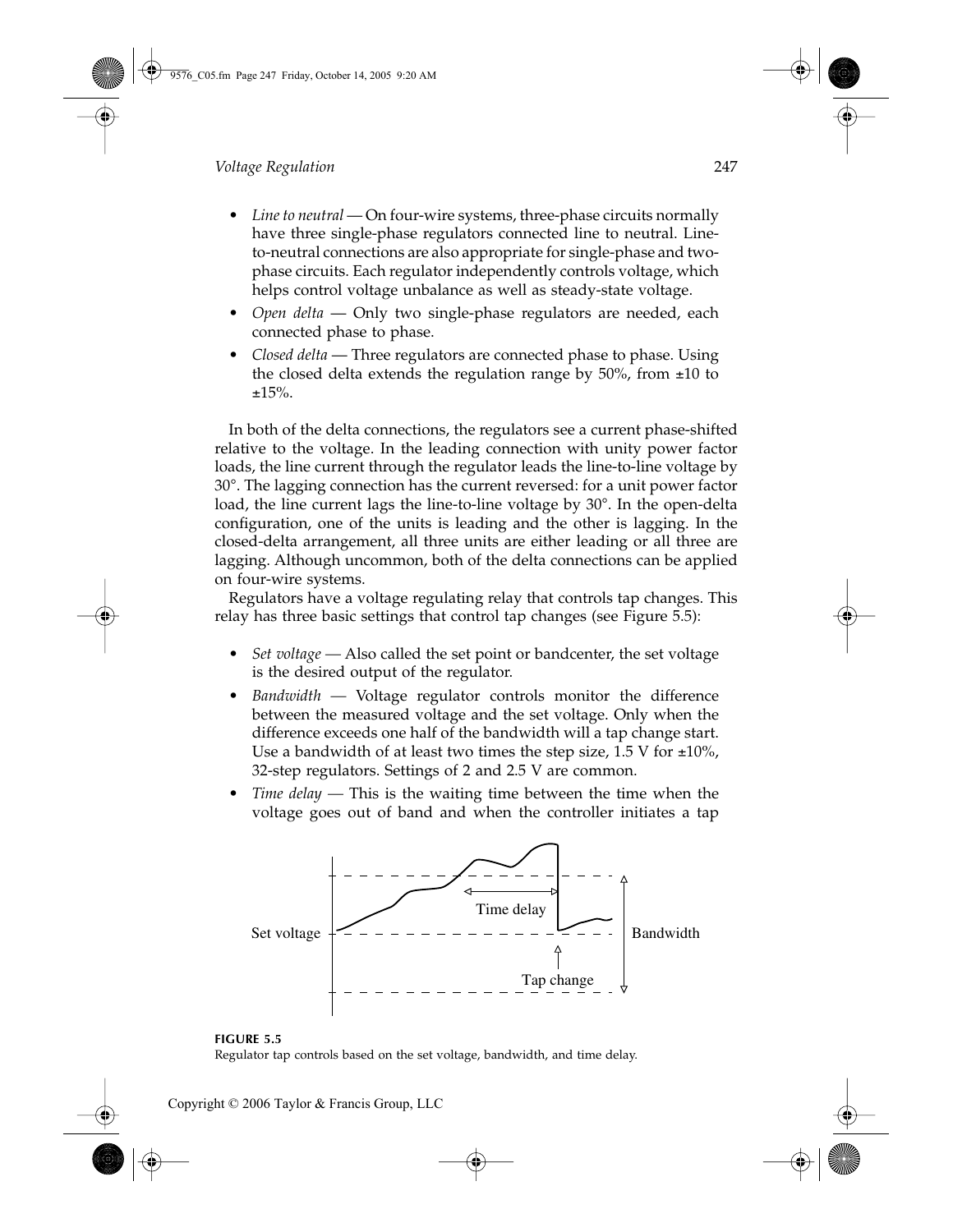change. Longer time delays reduce the number of tap changes. Typical time delays are 30 to 60 sec.

If the voltage is still out of bounds after a tap change, the controller makes additional tap changes until the voltage is brought within bounds. The exact details vary by controller, and some provide programmable modes. In some modes, controllers make one tap change at a time. In other modes, the controller may initiate the number of tap changes it estimates are needed to bring the voltage back within bounds. The time delay relay resets if the voltage is within bounds for a certain amount of time.

A larger bandwidth reduces the number of tap changes, but at a cost. With larger bandwidth, the circuit is not as tightly regulated. We should include the bandwidth in voltage profile calculations to ensure that customers are not given over or under voltages. Voltage that was used for bandwidth can be used for voltage drop along the circuit. With a higher bandwidth we may need more regulators on a given line. So, use at least two times the step size, but do not use excessively high bandwidths such as 3 or 3.5 V.

In addition to these basics, regulator controllers also have line-drop compensation to boost voltages more during heavy load. Controllers also may have high and low voltage limits to prevent regulation outside of a desired range of voltages. In addition to the regulator and control application information provided here, see Beckwith (1998), Cooper Power Systems (1978), General Electric (1979), and Westinghouse (1965).

Many regulators are bi-directional units; they can regulate in either direction, depending on the direction of power flow. A bi-directional regulator measures voltage on the source side using an extra PT or derives an estimate from the current. If the regulator senses reverse power flow, it switches to regulating the side that is normally the source side. We need reverse mode for a regulator on circuits that could be fed by an alternate source in the reverse direction. Without a reverse mode, the regulator can cause voltage problems during backfeeds. If a unidirectional regulator is fed "backwards," the regulator PT is now on the side of the source. Now, if the voltage drops, the regulator initiates a tap raise. However, the voltage the PT sees does not change because it is on the source side (very stiff). What happened was the voltage on the load side went down (but the regulator controller does not know that because it is not measuring that side). The controller still sees low voltage, so it initiates another tap raise which again lowers the voltage on the other side of the regulator. The controller keeps trying to raise the voltage until it reaches the end of its regulation range. So, we have an already low voltage that got dropped by an extra 10% by the unidirectional regulator. If the controller initially sees a voltage above its set voltage, it ratchets all the way to the high end causing a 10% overvoltage. Also, if the incoming voltage varies above and below the bandwidth, the regulator can run back and forth between extremes. A bi-directional regulator prevents these runaways. Depending on its mode, under reverse power, a bi-directional regulator can regulate in the reverse direction, halt tap changes, or move to the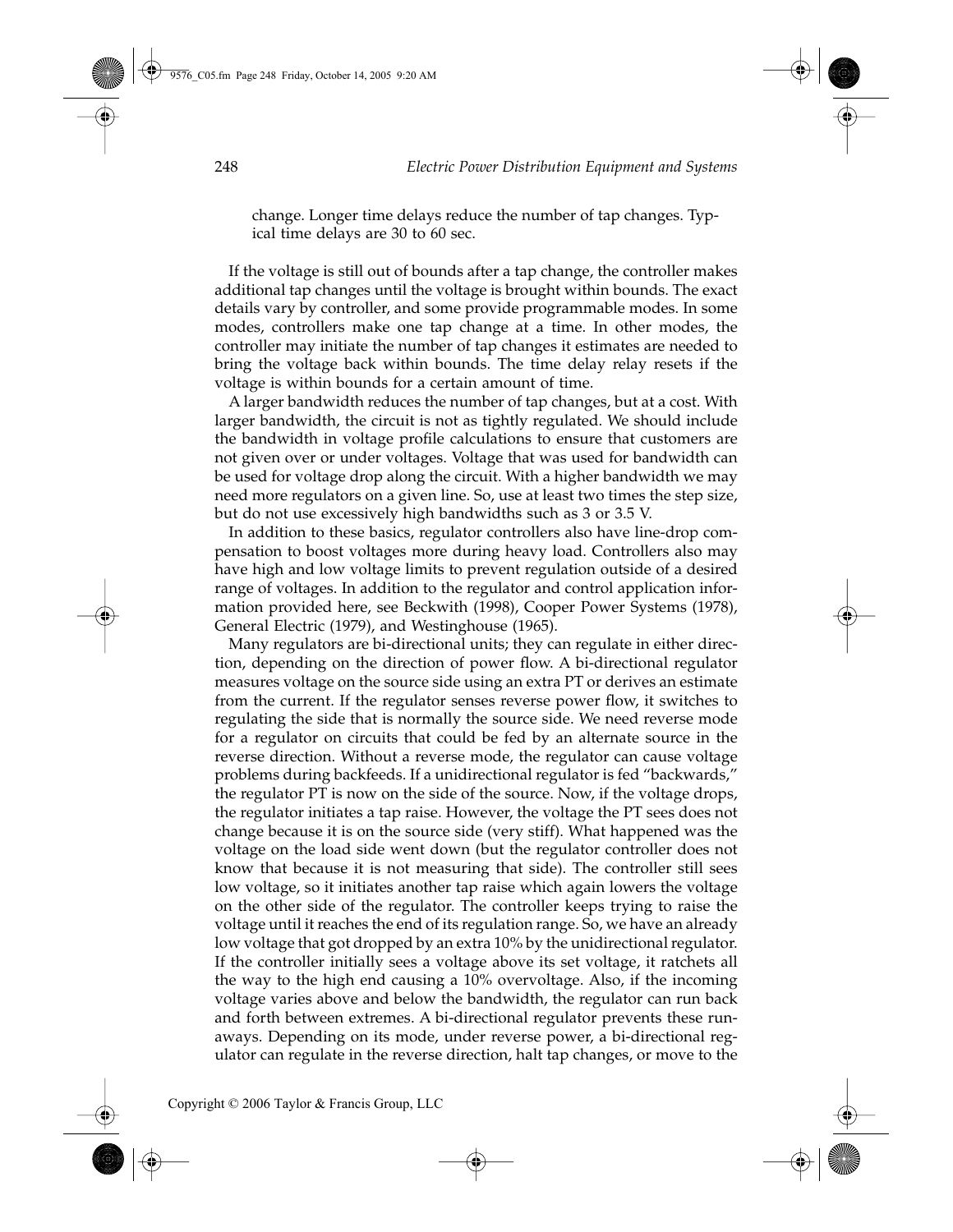neutral point (these last two do not require PTs on both sides but just power direction sensing).

Regulators also have an operations counter. The counter helps identify when a regulator is due for refurbishment. Regulators are designed to perform many tap changes, often over one million tap changes over the life of a regulator. A regulator might change taps 70 times per day, which is 25,000 times per year (Sen and Larson, 1994). A regulator counter also provides a good warning indicator; excessive operations suggest that something is wrong, such as wrong line drop compensation settings, a bandwidth or time delay that is too small, or widely fluctuating primary voltages.

Regulators have "drag hands" — markers on the tap position indicator that show the maximum and minimum tap positions since the drag hands were last reset. The drag hands are good indicators of voltage problems. If maintenance reviews continually show the drag upper hand pegging out at +10%, the upstream voltage is probably too low. More work is needed to correct the circuit's voltage profile. Advanced controllers record much more information, including tap change records and demand metering to profile voltages, currents, and power factors.

#### **5.4.1 Line-Drop Compensation**

LTC transformer and regulator controls can be augmented with line-drop compensation. During heavy load, the controller boosts voltage the most, and during light load, voltage is boosted the least. The line-drop compensator uses an internal model of the impedance of the distribution line to match the line impedance. The user can set the *R* and *X* values in the compensator to adjust the compensation. The controller adjusts taps based on the voltage at the voltage regulating relay, which is the PT voltage plus the voltage across the line-drop compensator circuit (see Figure 5.6). With no compensation, the voltage regulating relay adjusts the taps based on the PT voltage.

Since load on a typical distribution line is distributed, *R* and *X* compensator settings are chosen so that the maximum desired boost is obtained



**FIGURE 5.6** Line drop compensator circuit.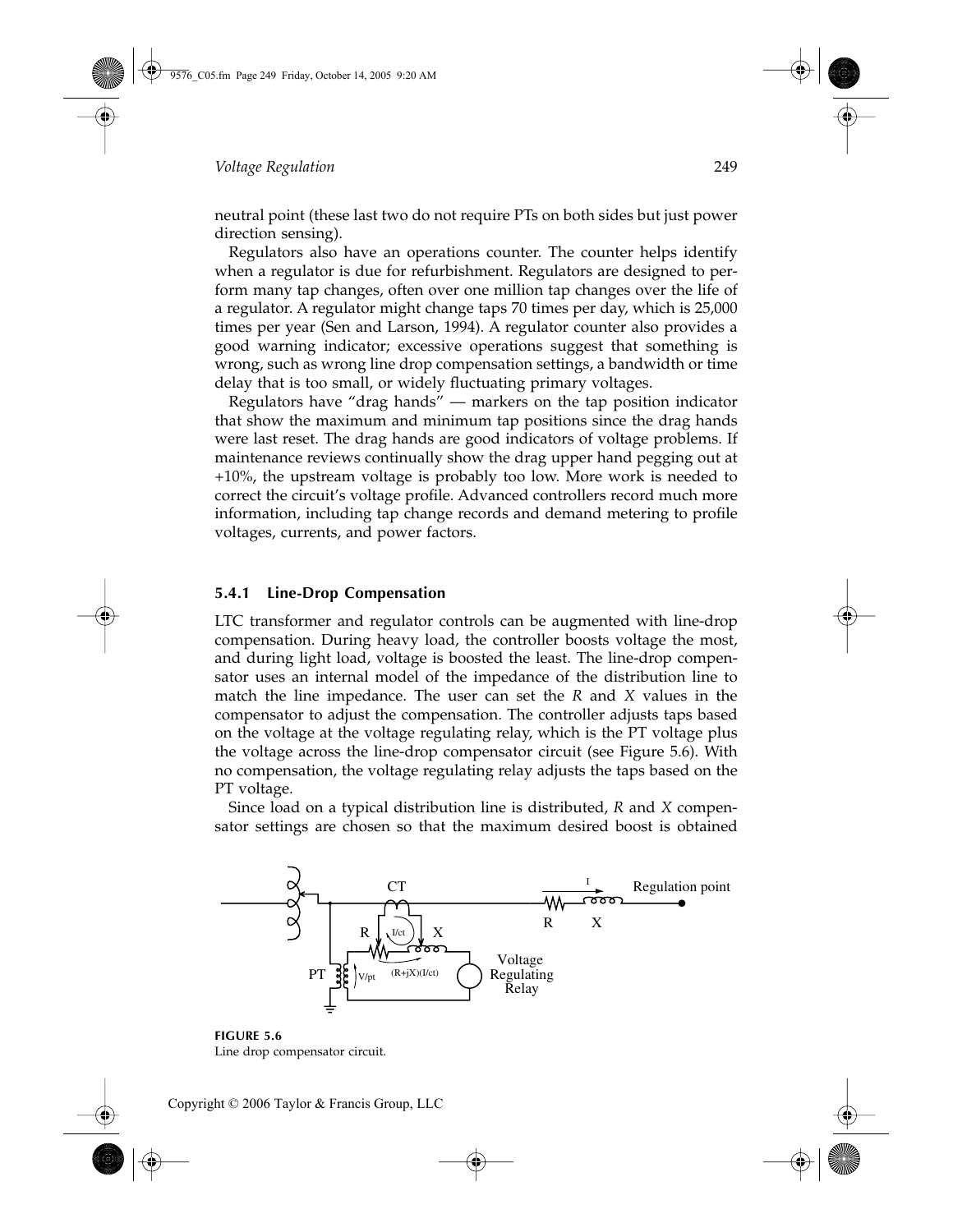under heavy load while a given voltage is obtained under light load. There are two main approaches for selecting settings:

- *Load center* The settings are chosen to regulate the voltage at a given point downstream of the regulator.
- *Voltage spread* The *R* and *X* settings are chosen to keep the voltage within a chosen band when operating from light load to full load. The *R* and *X* settings may or may not be proportional to the line's *R* and *X*.

The main complication of all of the methods is that the load and power factors change (especially with downstream capacitor banks). Many regulators are set up without line drop compensation. It is obviously easier and less prone to mistakes, but we are losing out on some significant capability. If we set the regulator set voltage at 120 V, and we do not get enough boost along the line, we will need more regulators. With a higher set voltage such as 126 V, we do not need as many regulators, but we have high voltages at light load and possibly overvoltages if the circuit has capacitors. With line drop compensation, we have boost when we need it during heavy load, but not during light load (see [Figure 5.7\)](#page-18-0). Line-drop compensation also normally leads to a smaller range of fluctuations in voltage through the day for customers along the circuit.

#### *5.4.1.1 Load-Center Compensation*

The classic way to set compensator settings is to use the *load-center* method. Consider a line with impedances  $R_L$  and  $X_L$  with a load at the end. Now, if we pick the *Rset* and *Xset* of the compensator to match those of the line, as the load changes the regulator responds and adjusts the regulator taps to keep the voltage constant, not at the regulator but at the load. To achieve this, we can set the  $R_{set}$  and  $X_{set}$  of the regulator as

$$
R_{set} = \frac{I_{CT}}{N_{PT}} R_L
$$
  

$$
X_{set} = \frac{I_{CT}}{N_{PT}} X_L
$$

where

 $R_{\mathcal{S}et}$  = regulator setting for resistive compensation, V  $X_{\mathcal{S}_{\mathcal{C}}t}$  = regulator setting for reactive compensation, V  $I_{CT}$  = primary rating of the current transformer, A  $N_{PT}$  = potential transformer ratio (primary voltage/secondary voltage)  $R_L$  = primary line resistance from the regulator to the regulation point,  $\Omega$  $X<sub>l</sub>$  = primary line reactance from the regulator to the regulation point, Ω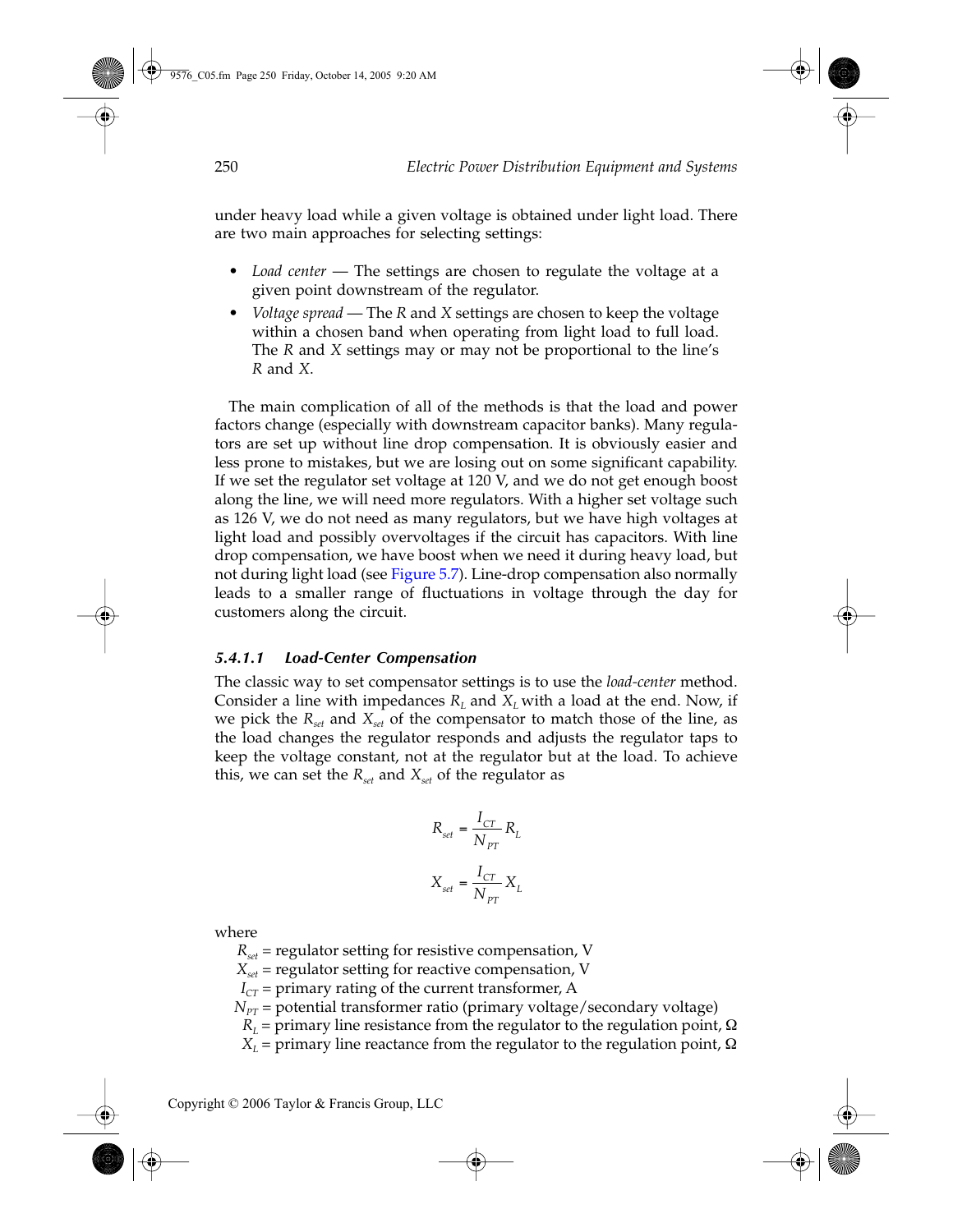<span id="page-18-0"></span>

#### **FIGURE 5.7**

Voltage profiles on a circuit with various forms of regulation.

A regulator's *R* and *X* compensator settings are in units of volts. By using volts as units, we can directly see the impact of the regulator on a 120-V scale. Consider an example where the set voltage is 120 V. With a current at unity power factor and  $R_{\text{set}} = 6 \text{ V } (X_{\text{set}})$  does not matter at unity power factor), the controller regulates the voltage to  $120 + 6 = 126$  V when the current is at the peak CT rating. If the current is at half of the CT rating, the controller regulates to the set voltage plus 3 or 123 V. Available compensator settings are normally from –24 to +24 V.

Note that the primary CT rating is an important part of the conversion to compensator settings. The CT rating may be the same as the regulator rating or it may be higher. The CT rating is given on the nameplate. [Table 5.6](#page-19-0) shows the regulator ratings and primary CT current rating for one manufacturer. Regulators may be applied where the nameplate voltage does not match the system voltage if they are close enough to still allow the desired regulation range at the given location. Also, some regulators have taps that allow them to be used at several voltages. Make sure to use the appropriate PT ratio for the tap setting selected.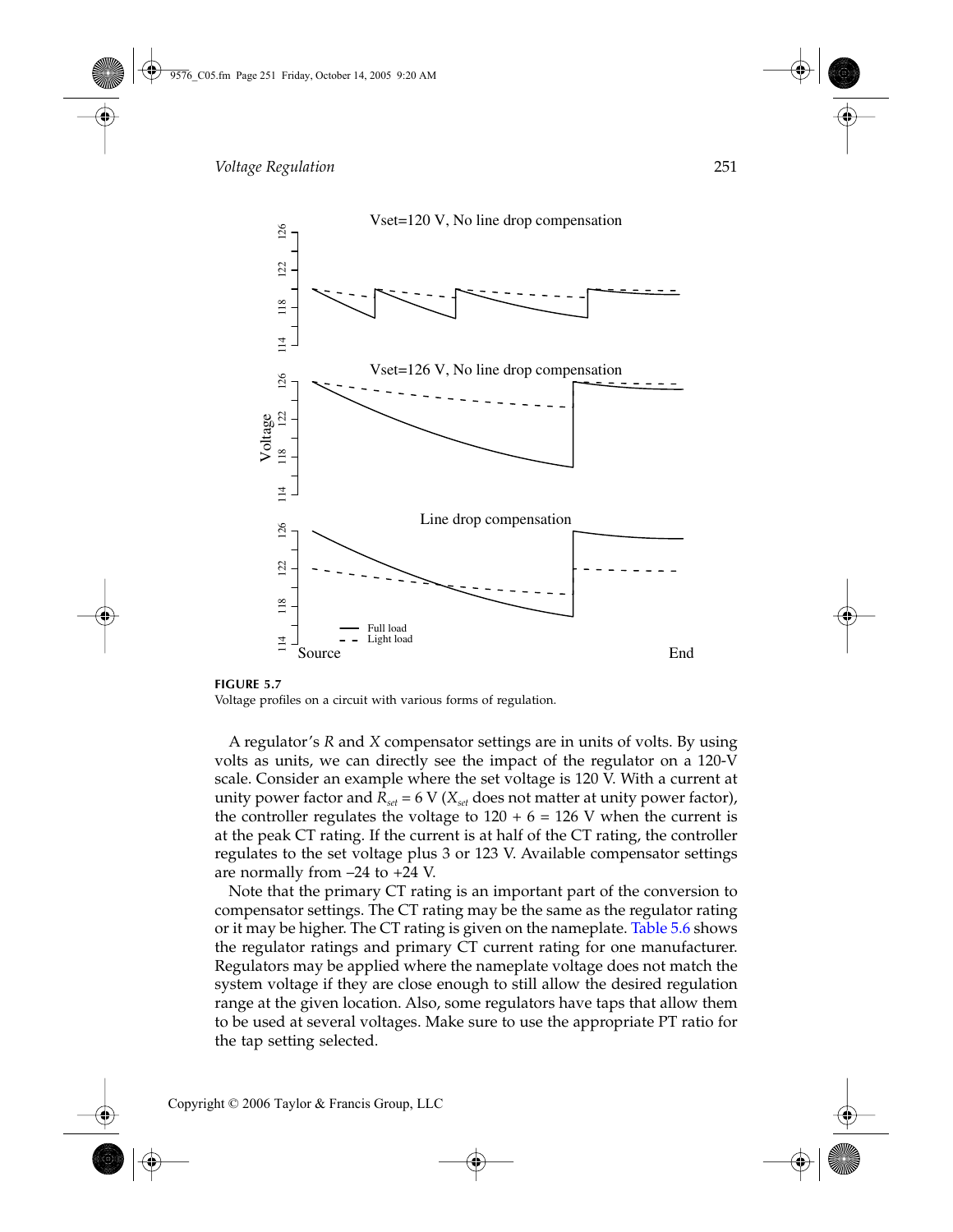| <b>Regulator Current</b><br>Ratings | CT<br><b>Primary Current</b> |
|-------------------------------------|------------------------------|
| 25                                  | 25                           |
| 50                                  | 50                           |
| 75                                  | 75                           |
| 100                                 | 100                          |
| 150                                 | 150                          |
| 167, 200                            | 200                          |
| 219, 231, 250                       | 250                          |
| 289, 300                            | 300                          |
| 328, 334, 347, 400                  | 400                          |
| 418, 438, 463, 500                  | 500                          |
| 548, 578, 656, 668                  | 600                          |
| 833, 875, 1000, 1093                | 1000                         |
| 1332, 1665                          | 1600                         |

<span id="page-19-0"></span>**TABLE 5.6**

Regulator and Primary CT Ratings in Amperes

When specifying impedances for the line-drop compensator, use the correct line impedances. For a three-phase circuit, use the positive-sequence impedance. For a single-phase line, use the loop impedance  $Z<sub>s</sub>$  which is about twice the positive-sequence impedance.

On a delta regulator, either an open delta or a closed delta, divide the PT ratio by  $\sqrt{3}$  . On a delta regulator the PT connects from phase to phase, but the internal circuit model of the line-drop compensator is phase to ground, so we need the  $\sqrt{3}$  factor to correct the voltage.

Line-drop compensation works perfectly for one load at the end of a line, but how do we set it for loads distributed along a line? If loads are uniformly distributed along a circuit that has uniform impedance, we can hold the voltage constant at the midpoint of the section by using:

• 3/8 *rule* — For a uniformly distributed load, a regulator can hold the voltage constant at the midpoint of the circuit if we use line-drop compensation settings based on 3/8 of the total line impedance. A circuit with a uniformly distributed load has a voltage drop to the end of the circuit of one half of the drop had all of the loads been lumped into one load at the end of the circuit. Three-fourths of this drop is on the first half of the circuit, so  $(1/2)(3/4) = 3/8$  is the equivalent voltage drop on a uniformly distributed load.

Make sure not to allow excessive voltages. We can only safely compensate a certain amount, and we will have overvoltages just downstream of the regulator if we compensate too much. Check the voltage to the voltage regulating relay to ensure that it is not over limits. The maximum voltage is

$$
V_{max} = V_{set} + (pf \cdot R_{set} + qf \cdot X_{set}) I_{max}
$$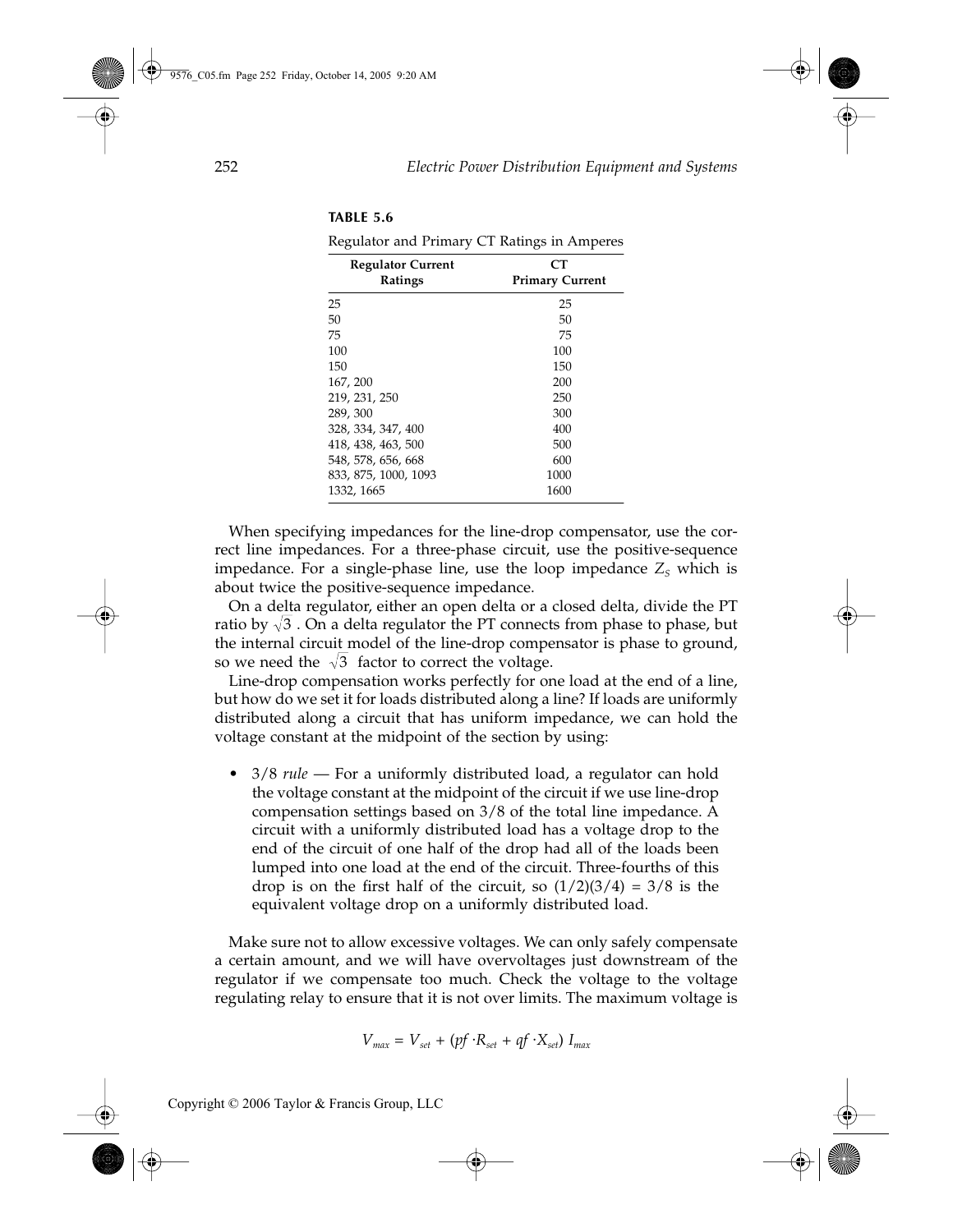where

*Vset* = regulator set voltage *Rset* = resistive setting for compensation, V *Xset* = reactive setting for compensation, V *pf* = load power factor  $qf =$ load reactive power factor =  $sin(cos^{-1}(pf))$ *Imax* = maximum load current in per unit relative to the regulator CT rating

If *V* is more than what you desired, reduce *Rset* and *Xset* appropriately to meet your desired limit.

## *5.4.1.2 Voltage-Spread Compensation*

In another method, the *voltage-spread* method, we find compensator settings by specifying the band over which the load-side voltage should operate. For example, we might want the regulator to regulate to 122 V at light load and 126 V at full load. If we know or can estimate the light-load and full-load current, we can find *R* and *X* compensator settings to keep the regulated voltage within the proper range. If we want the regulator to operate over a given compensation range *C*, we can choose settings to satisfy the following:

$$
C = V - V_{set} = pf \cdot R_{set} + qf \cdot X_{set}
$$

where

*Rset* = resistive setting for compensation, V  $X_{set}$  = reactive setting for compensation, V *pf* = load power factor  $qf =$ load reactive power factor =  $sin(cos^{-1}(pf))$ *C* = total desired compensation voltage, V  $V_{\mathcal{S}_{\mathcal{C}}t}$  = regulator set voltage, V  $V =$  voltage that the controller will try to adjust the regulator to,  $V$ 

With line current operating to the regulator CT rating limit (which is often the regulator size) and the current at the given power factor, these settings will boost the regulator by *C* volts on a 120-V scale. Any number of settings for  $R_{set}$  and  $X_{set}$  are possible to satisfy this equation. If we take  $X_{set} = \frac{X}{R} R_{set}$ where the *X/R* ratio is selectable, the settings are

$$
R_{set} = \frac{C}{pf + \frac{X}{R}qf}
$$

$$
X_{set} = \frac{\frac{X}{R}C}{pf + \frac{X}{R}qf} = \frac{X}{R}R_{set}
$$

Copyright © 2006 Taylor & Francis Group, LLC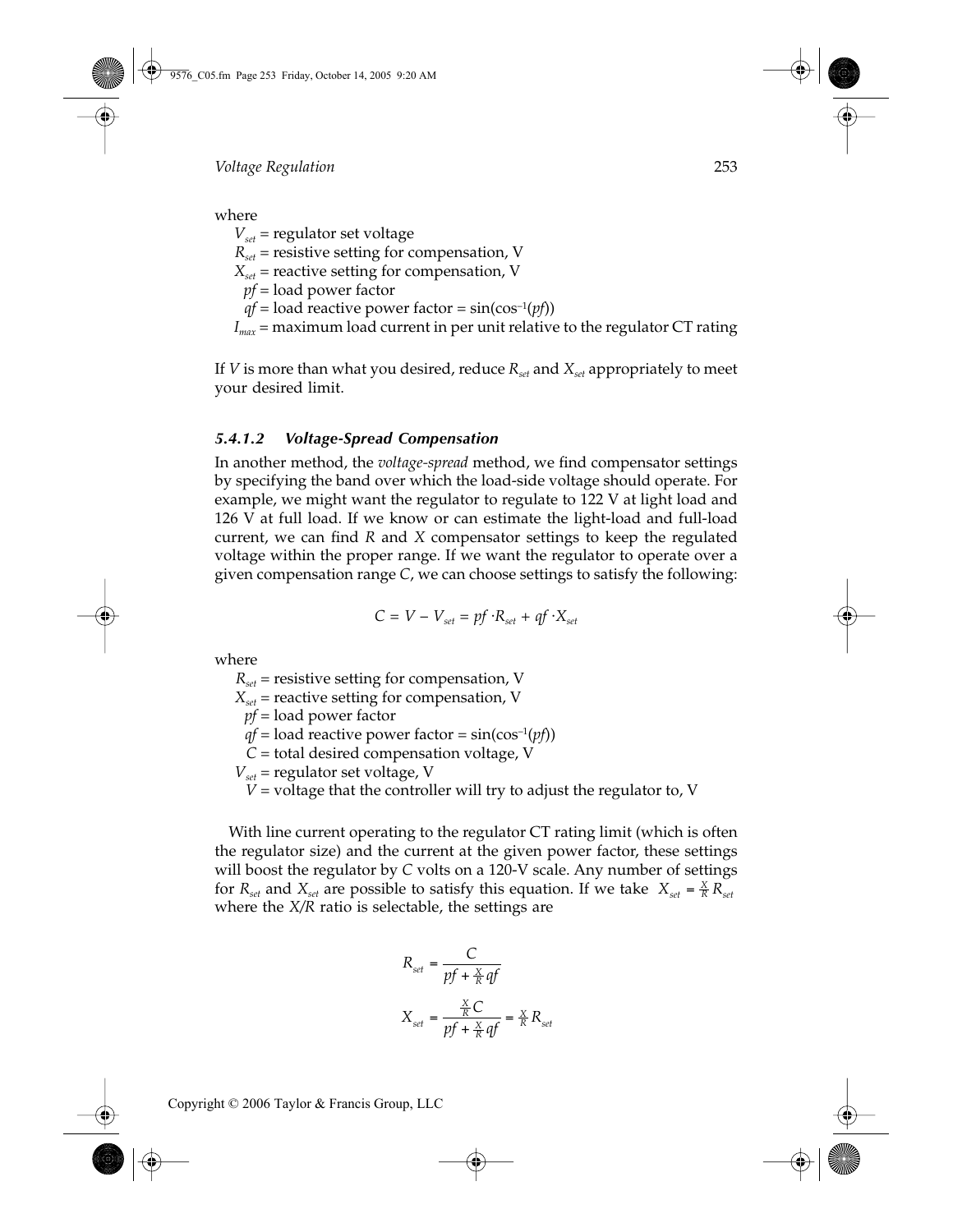where

 $\frac{X}{R}$  = *X*/*R* ratio of the compensator settings

Note that *C* must be given as seen on the regulator PT secondaries, on a 120-V base. As an example, if the feeder voltage should be not more than 126 V at the limit of the regulator, and the desired voltage at no load is 122 V, set the regulator set voltage at 122 V and find  $R_{set}$  and  $X_{set}$  to give  $C = 4$  V. For a power factor of 0.85 and  $\frac{X}{R} = 3$ , the equations above give  $R_{set} = 1.64$ *V* and  $X_{\text{set}} = 4.94$  *V*.

To control the voltage range for a light load other than zero and for a peak load other than the regulator CT rating, we can use the following to find the voltage swing from light load to full load as

$$
V_{max} - V_{min} = (pf \cdot R_{set} + qf \cdot X_{set})I_{max} - (pf \cdot R_{set} + qf \cdot X_{set})I_{min}
$$

where

*Vmax* = desired voltage at the maximum load current on a 120-V base, V  $V_{min}$  = desired voltage at the minimum load current on a 120-V base, V *Imax* = maximum load current in per-unit relative to the regulator CT rating *Imin* = minimum load current in per-unit relative to the regulator CT rating

Now, the *R* and *X* settings are

$$
R_{set} = \frac{V_{max} - V_{min}}{(pf + \frac{X}{R}qf)(I_{max} - I_{min})}
$$

$$
X_{set} = \frac{X}{R}R_{set}
$$

And, the regulator set voltage is

$$
V_{set} = V_{min} - (pf \cdot R_{set} + qf \cdot X_{set}) I_{min} = V_{min} - \frac{V_{max} - V_{min}}{I_{max} - I_{min}} I_{min}
$$

With a compensator *X/R* ratio equal to the line *X/R* ratio, these equations move the effective load center based on the choice of voltage and current minimums and maximums.

Just like we can choose to have the compensator *X/R* ratio equal the line *X/R* ratio, we can choose other values as well. There are good reasons why we might want to use other ratios; this is done mainly to reduce the sensitivity to power factor changes. The *zero reactance* method of selecting compensator makes  $X_{set} = 0$  (and the compensator  $X/R = 0$ ) but otherwise uses the same equations as the voltage spread method (General Electric, 1979).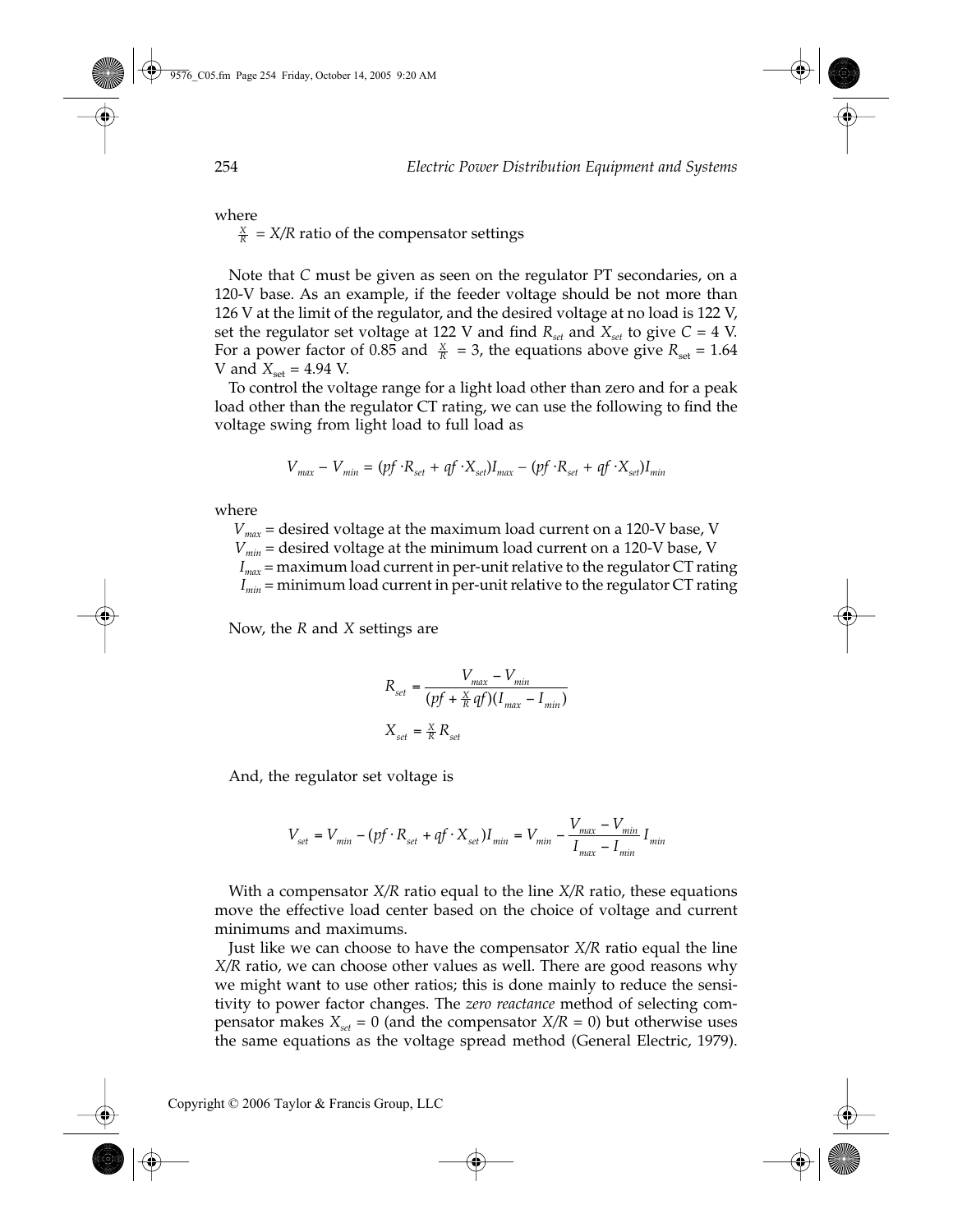By making *Xset* zero, the compensator is not sensitive to variations in power factor caused by switched capacitors or load variation; only real power changes cause regulator movement. This method also simplifies application of regulators. The equations become

$$
R_{set} = \frac{V_{max} - V_{min}}{pf(I_{max} - I_{min})}
$$

$$
X_{set} = 0
$$

And, the regulator set voltage is

$$
V_{set} = V_{min} - (pf \cdot R_{set}) I_{min}
$$

The equations simplify more if we assume that  $I_{min} = 0$  (our error with this is that voltages run on the high side during light load). A further simplification is to assume that the power factor is one. If the power factor is less than that at full load, the regulator will not boost the voltage quite as much. Often, we do not know the power factor at the regulator location anyway.

This method is useful with switched capacitor banks close to the regulator. It does not perform well for low power factors if we have assumed a power factor near unity. With this control, the regulator will not provide enough boost with poor power-factor load.

Another option is to take  $X/R = 0.6$ , which weights the real power flow more than the reactive power flow, but not as extremely as the zero reactance compensation method. So, although the controller is somewhat desensitized to changes in power factor, the regulator provides some action based on reactive power. [Figure 5.8](#page-23-0) shows several *X/R* compensator settings chosen to provide an operating band from 121 V at light load to 127 V at full load. The settings were chosen based on a power factor of 0.9, and the curves show the voltage as the power factor varies. The middle graph with *X/R* = 0.6 performs well over a wide range of power factors. The graph on the left, where *X/R* = 3 which is the line *X/R* ratio, has the most variation with changes in power factor. If power factor is lower than we expected, the compensator will cause high voltages.

With *X/R* = 0.6 and *pf* = 0.9, the voltage spread equations are

$$
R_{set} = 0.86 \frac{V_{max} - V_{min}}{(I_{max} - I_{min})}
$$

$$
X_{set} = 0.6 R_{set}
$$

And, the regulator set voltage is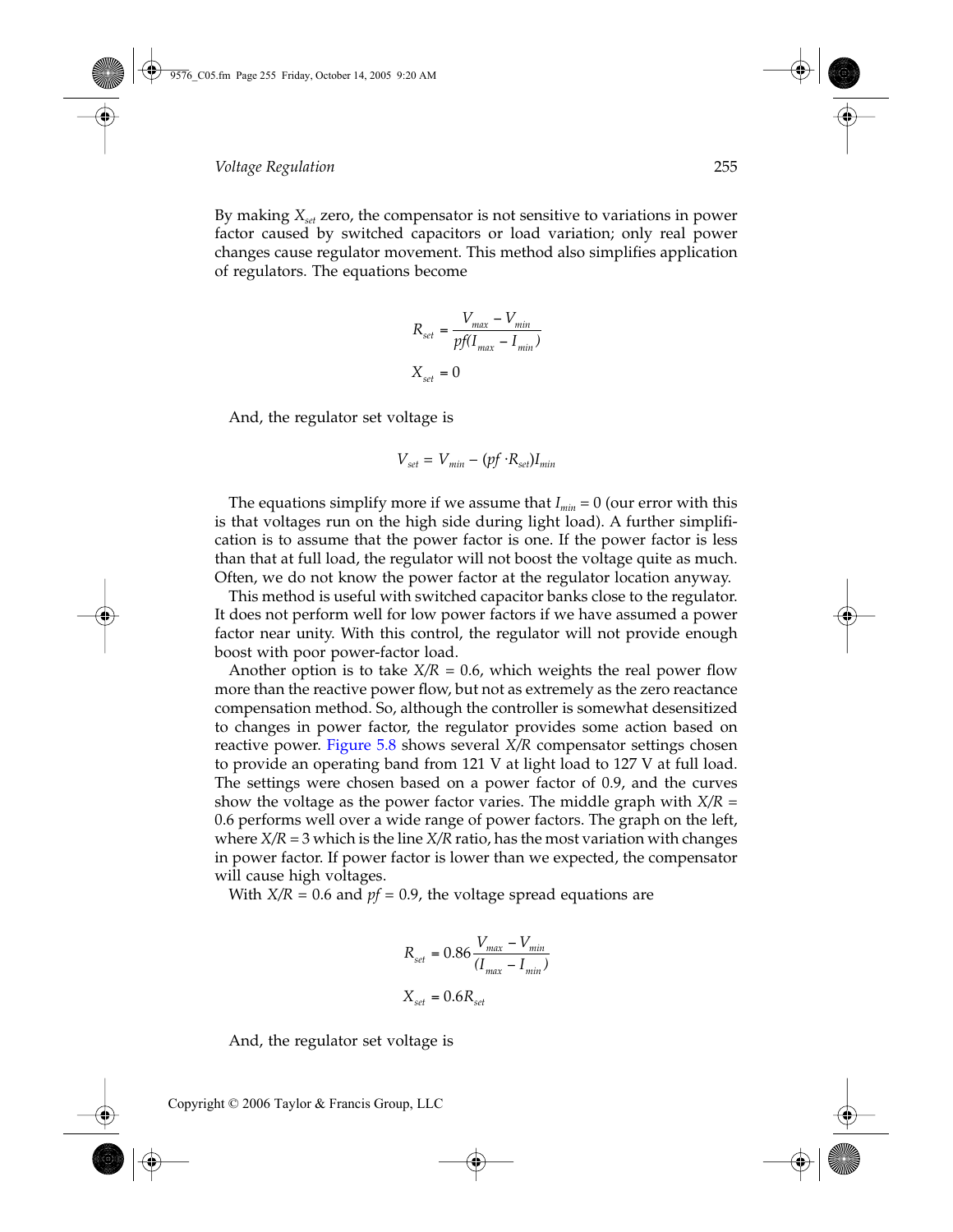<span id="page-23-0"></span>

**FIGURE 5.8** Regulated voltage based on different compensator settings and power factors with the percent-



$$
V_{set} = V_{min} - \frac{V_{max} - V_{min}}{I_{max} - I_{min}} I_{min}
$$

The *universal compensator* method fixes compensation at  $R_{\text{sat}} = 5$  V and  $X_{\text{sat}}$  $= 3$  V to give a 6-V compensation range with current ranging up to the regulator CT rating (General Electric, 1979). For other voltage ranges and maximum currents, we can use:

$$
R_{set} = \frac{5}{I_{max}} \frac{(V_{max} - V_{min})}{6}
$$

$$
X_{set} = \frac{3}{I_{max}} \frac{(V_{max} - V_{min})}{6}
$$

And we assume that  $I_{min} = 0$ , so the regulator set voltage is

$$
V_{set} = V_{min}
$$

To make this even more "cookbook," we can standardize on values of *Vmax* and *Vmin*, for example, values of 126 V and 120 V. If the full-load is the CT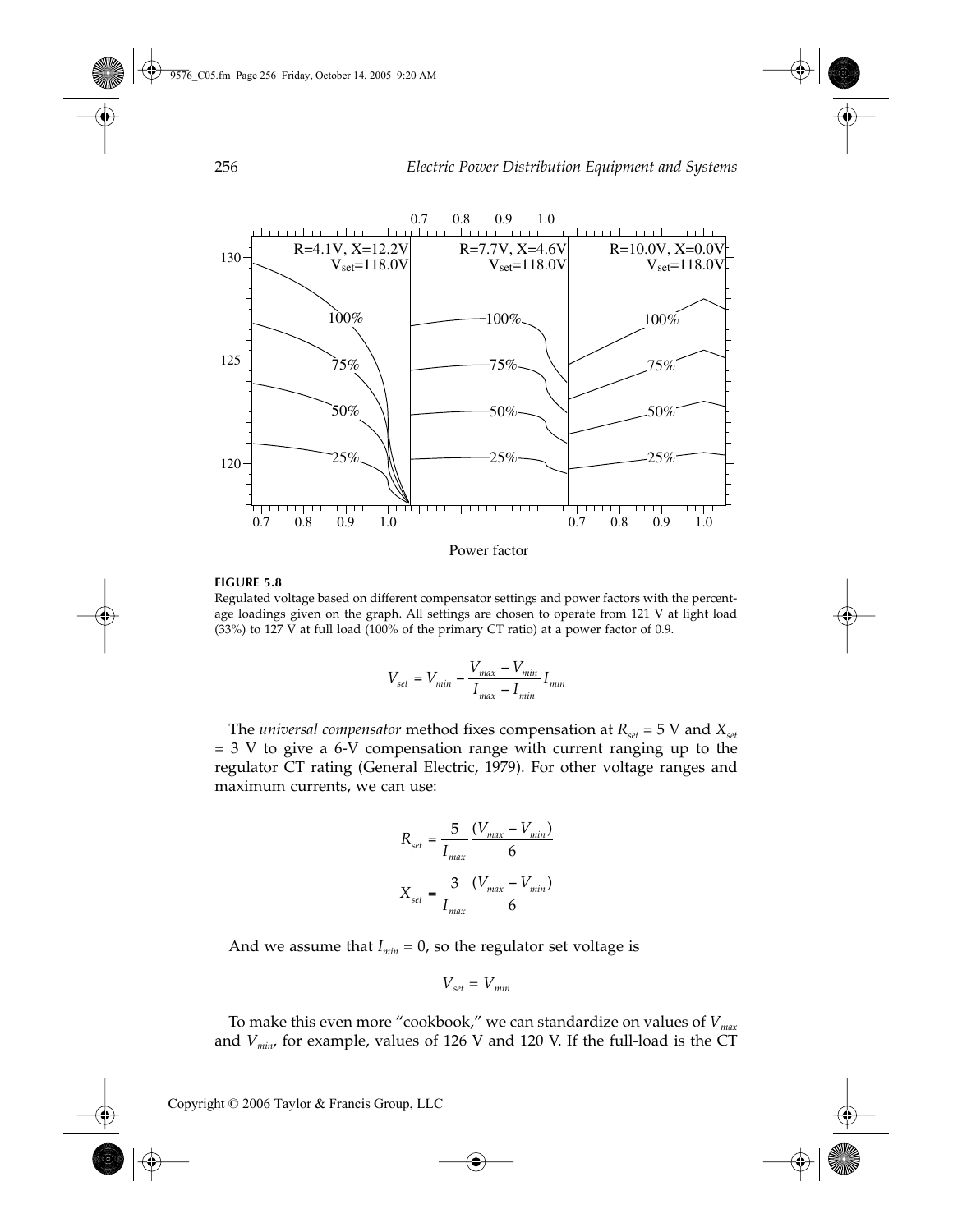rating (which we might want in order to be conservative), the default settings become  $R_{set} = 5$  V and  $X_{set} = 3$  V. The universal compensation method is easy yet relatively robust.

With any of the voltage-spread methods of setting the *R* and *X* line-drop compensation, the peak current is an important parameter. If we underestimate the load current, the regulator can overcompensate and cause high voltages (if we do not have a voltage override limiter or if it is disabled). Check regulator loadings regularly to ensure that the compensation is appropriate.

#### *5.4.1.3 Effects of Regulator Connections*

On an open-delta regulator, one regulator is connected leading, and the other lagging. We need to adjust the compensator settings to account for the 30° phase shift. On the leading regulator, the current leads the voltage by 30°; so we need to subtract 30° from the compensator settings, which is the same as multiplying by 1∠30° or (cos 30° – *j* sin 30°). Modify the settings for the leading regulator (Cooper Power Systems, 1978; Westinghouse Electric Corporation, 1965) with

$$
R'_{set} = 0.866 R_{set} + 0.5X_{set}
$$
  

$$
X'_{set} = 0.866 X_{set} - 0.5R_{set}
$$

And for the lagging regulator we need to add 30°, which gives

$$
R'_{set} = 0.866 R_{set} - 0.5X_{set}
$$
  

$$
X'_{set} = 0.866 X_{set} + 0.5R_{set}
$$

For an *X/R* ratio above 1.67, *R*′*set* is negative on the lagging regulator; and for a ratio below 0.58, *X*′*set* is negative on the leading regulator. Most controllers allow negative compensation.

In the field, how do we tell between the leading and the lagging regulator? Newer regulator controllers can tell us which is which from phase angle measurements. For older controllers, we can modify the compensator settings to find out (Lokay and Custard, 1954). Set the resistance value on both regulators to zero, and set the reactance setting on both to the same nonzero value. The unit that moves up the most number of tap positions is the lagging unit (with balanced voltages, this is the unit that goes to the highest raise position). If the initial reactance setting is not enough, raise the reactance settings until the leading and lagging units respond differently.

With a closed-delta regulator, all three regulators are connected either leading or lagging. All three regulators have the same set of compensator settings; adjust them all with either the leading or the lagging equations described for the open-delta regulator.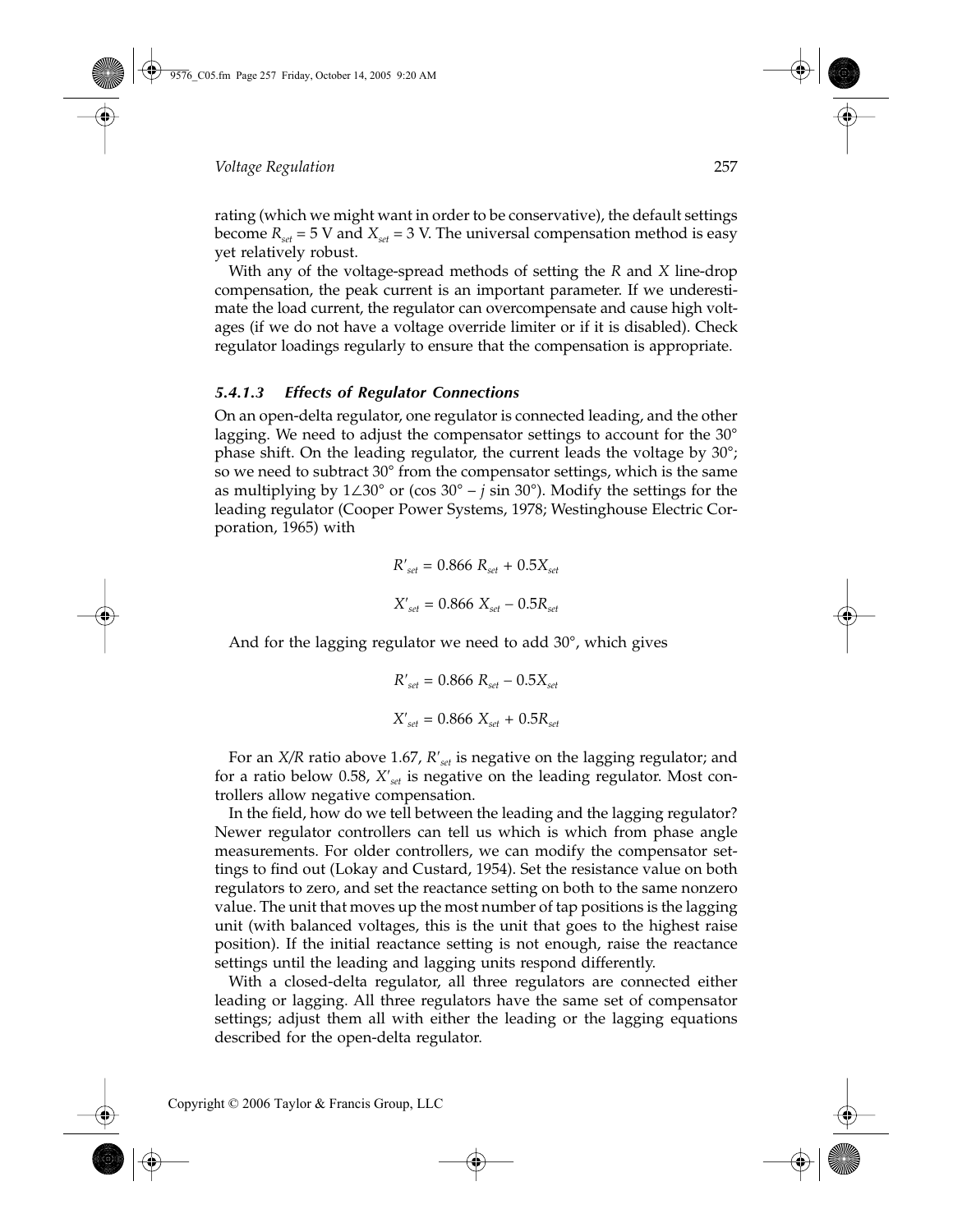On a three-phase regulator, even on a delta system, the compensator settings do not need adjustment. The controller accounts for any phase shift that might occur inside the regulator.

#### **5.4.2 Voltage Override**

Use the *voltage override* feature on the regulator controller. No matter how we select the line-drop compensation settings, an important feature is an upper voltage limit on the regulation action. The regulator keeps the regulated voltage below this limit regardless of the line-drop compensation settings. Always use this feature to protect against overvoltages caused by incorrect line-drop compensation settings or unusually high loadings. This upper voltage limiter is also called "first house protection," as it is the first few customers downstream that could have overvoltages due to regulator action. With a voltage limit, we can set line-drop compensator settings more aggressively and not worry about causing overvoltages to customers. On a regulator without an upper limit (normally older units), increase estimated peak loadings when calculating line-drop compensation settings in order to reduce the risk of creating overvoltages. Voltage override functions usually have a deadband type setting on the voltage limit to prevent repeated tap changes. For example, we might set a 126-V upper limit with a deadband of an extra 2 V. Above 128 V the controller immediately taps the regulator down to 126 V, and between 126 and 128 V the controller prohibits tap raises (different controllers implement this function somewhat differently; some include time delays). Even without line-drop compensation, the voltage override function helps protect against sudden changes in upstream voltages (the out-of-limit response is normally faster than normal time-delay settings programmed into regulators).

#### **5.4.3 Regulator Placement**

With no feeder regulators, the entire voltage drop on a circuit must be within the allowed primary voltage range. One feeder regulator can cover primary voltage drops up to twice the allowed voltage variation. Similarly, two supplementary regulators can cover primary voltage drops up to three times the allowed variation. For a uniformly distributed load, optimum locations for two regulators are at distances from the station of approximately 20% of the feeder length for one and 50% for the other. For one feeder regulator, the optimum location for a uniformly distributed load is at 3/8 of the line length from the station.

When placing regulators and choosing compensator settings, allow for some load growth on the circuit. If a regulator is applied where the load is right near its rating, it may not be able to withstand the load growth. However, it is more than just concern about the regulator's capability. If we want to keep the primary voltage above 118 V, and we add a regulator to a circuit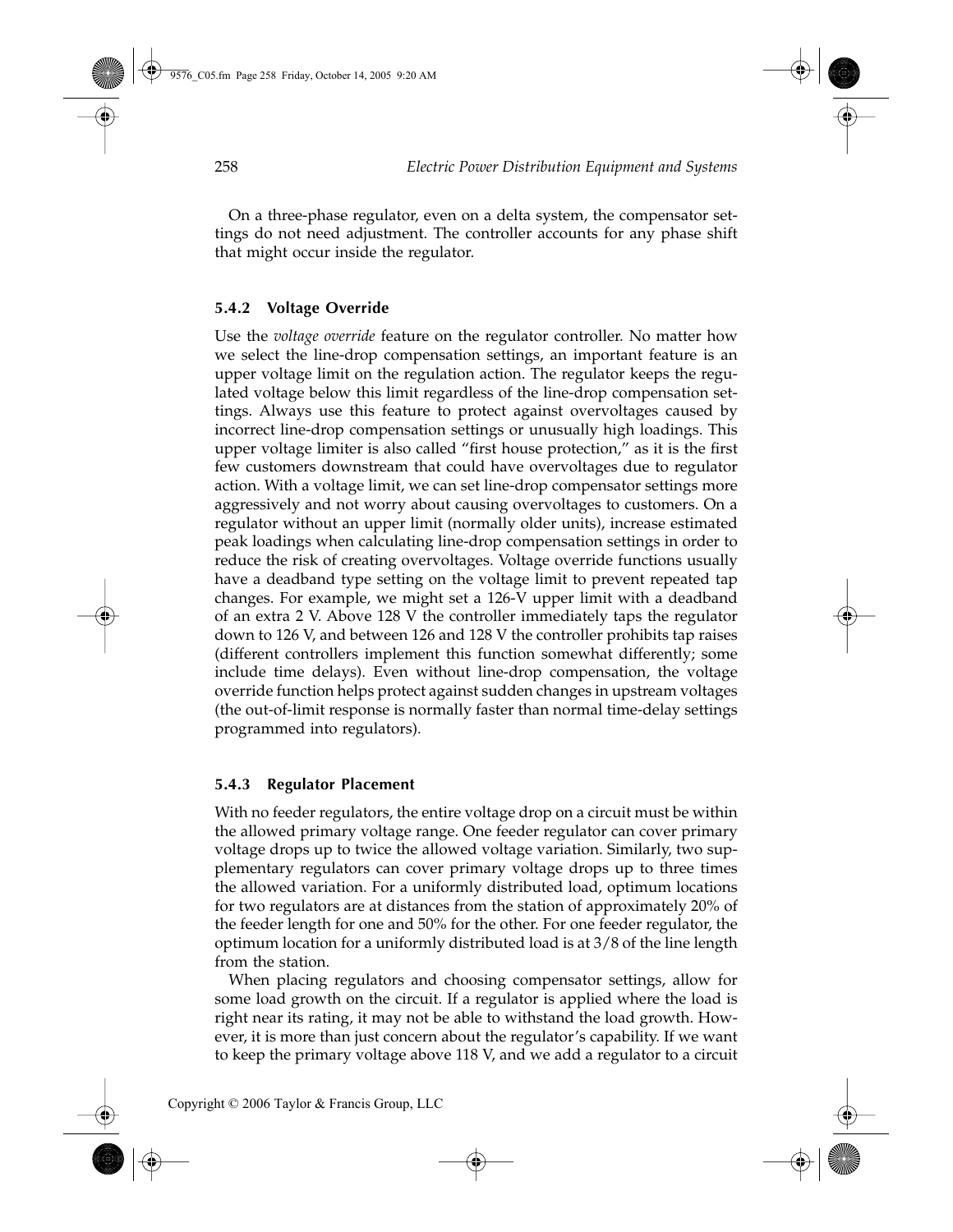right at the point where the primary voltage falls to 118 V, that will correct the voltage profile along the circuit with present loadings. If loadings increase in the future, the voltage upstream of the regulator will drop below 118 V. As previously discussed, when setting line-drop compensator settings, the maximum load on the regulator should allow room for load growth to reduce the chance that the regulator boosts the voltage too much.

Several regulators can be strung together on a circuit. Though this can meet the steady-state voltage requirements of customers, it will create a very weak source for them. Flicker problems from motors and other fluctuating loads are more likely.

Also consider the effect of dropped load on regulators. A common case is a recloser downstream of a line regulator. If the regulator is tapped up because of heavy load and the recloser suddenly drops a significant portion of the load, the voltage downstream of the regulator will pop up until the regulator controller shifts the taps back down.

#### **5.4.4 Other Regulator Issues**

Normally, voltage regulators help with voltage unbalance as each regulator independently controls its phase. If we aggressively compensate, the line-drop compensation can cause voltage unbalance. Consider a regulator set to operate between 120 V at no load and 126 V at full load. If one phase is at 50% load and the other two are at 0% load, the line-drop compensator will tap to 123 V on the loaded phase and to 120 V on the unloaded phases. Depending on customer placements, this may be fine if the voltages correct themselves along the line. But if the unbalance is due to a large tapped lateral just downstream of the regulator, the regulator needlessly unbalances the voltages.

Capacitor banks pose special coordination issues with regulators. A fixed capacitor bank creates a constant voltage rise on the circuit and a constant reactive contribution to the current. Either fixed or switched, capacitors upstream of a regulator do not interfere with the regulator's control action. Downstream capacitors pose the problem. A capacitor just downstream of a regulator affects the current that the regulator sees, but it does not measurably change the shape of the voltage profile beyond the regulator. In this case, we would like the line-drop compensation to ignore the capacitor. The voltage-spread compensation with a low compensator *X/R* or the zero-reactance compensator settings work well because they ignore or almost ignore the reactive current, so it works with fixed or switched banks downstream of the regulator. The load-center approach is more difficult to get to work with capacitors.

We do not want to ignore the capacitor at the end of a circuit section we are regulating because the capacitor significantly alters the profile along the circuit. In this case, we do not want zero-reactance compensation; we want some *X* to compensate for the capacitive current.

Switched capacitors can interact with the tap-changing controls on regulators upstream of the capacitors. This sort of interaction is rare but can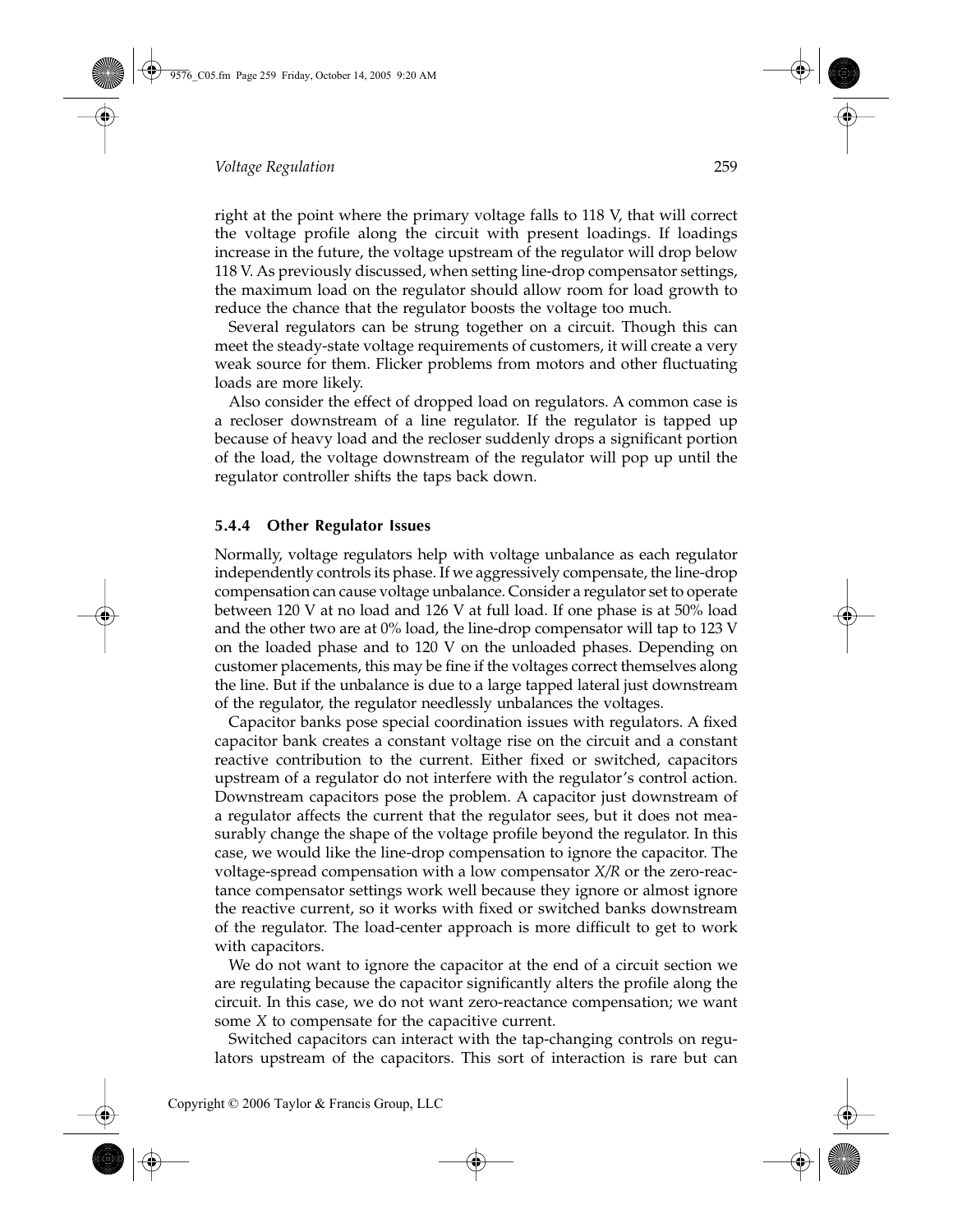happen if the capacitor is controlled by voltage (not radio, not time of day, not vars). A regulator may respond to an upstream or downstream capacitor switching, but that does not add up to many extra tap changes since the capacitor switches infrequently. Normally, the capacitor cannot cycle back and forth against the regulator. The only case might be if the regulator has negative settings for the reactive line-drop compensation.

With several regulators in series, adjustments to the time delay settings are the proper way to coordinate operations between units. Set the downstream regulator with the longest time delay so it does not change taps excessively. For multiple regulators, increase the time delay with increasing distance from the source. Tap changes by a downstream regulator do not change the voltage upstream, but tap changes by an upstream regulator affect all downstream regulators. If a downstream regulator acts before the upstream regulator, the downstream regulator may have to tap again to meet its set voltage. Making the downstream regulator wait longer prevents it from tapping unnecessarily. Separate the time delays by at least 10 to 15 sec to allow the upstream unit to complete tap change operations.

## **5.5 Station Regulation**

Utilities most commonly use load tap changing transformers (LTCs) to control distribution feeder voltages at the substation. In many cases (short, urban, thermally limited feeders) an LTC is all the voltage support a circuit needs.

An LTC or a stand-alone voltage regulator must compensate for the voltage change on the subtransmission circuit as well as the voltage drop through the transformer. Of these, the voltage drop through the transformer is normally the largest. Normally, the standard  $\pm 10\%$  regulator can accomplish this. A regulator can hit the end of its range if the load has especially poor power factor. The voltage drop across a transformer follows:

$$
V_{drop} = I_R \cdot R + I_X \cdot X
$$

Since a transformer's *X/R* ratio is so high, the reactive portion of the load creates the most voltage drop across the transformer. Consider a 10% impedance transformer at full load with a load power factor of 0.8, which means the reactive power factor is 0.6. In this case, the voltage drop across the transformer is 6%. If the subtransmission voltage is 120 V (on a 120-V scale), the maximum that the regulator can boost the voltage to is 124 V. If this example had a transformer loaded to more than its base open-air rating (OA or ONAN), the regulator would be more limited in range. In most cases, we do not run into this problem as power factors are normally much better than these.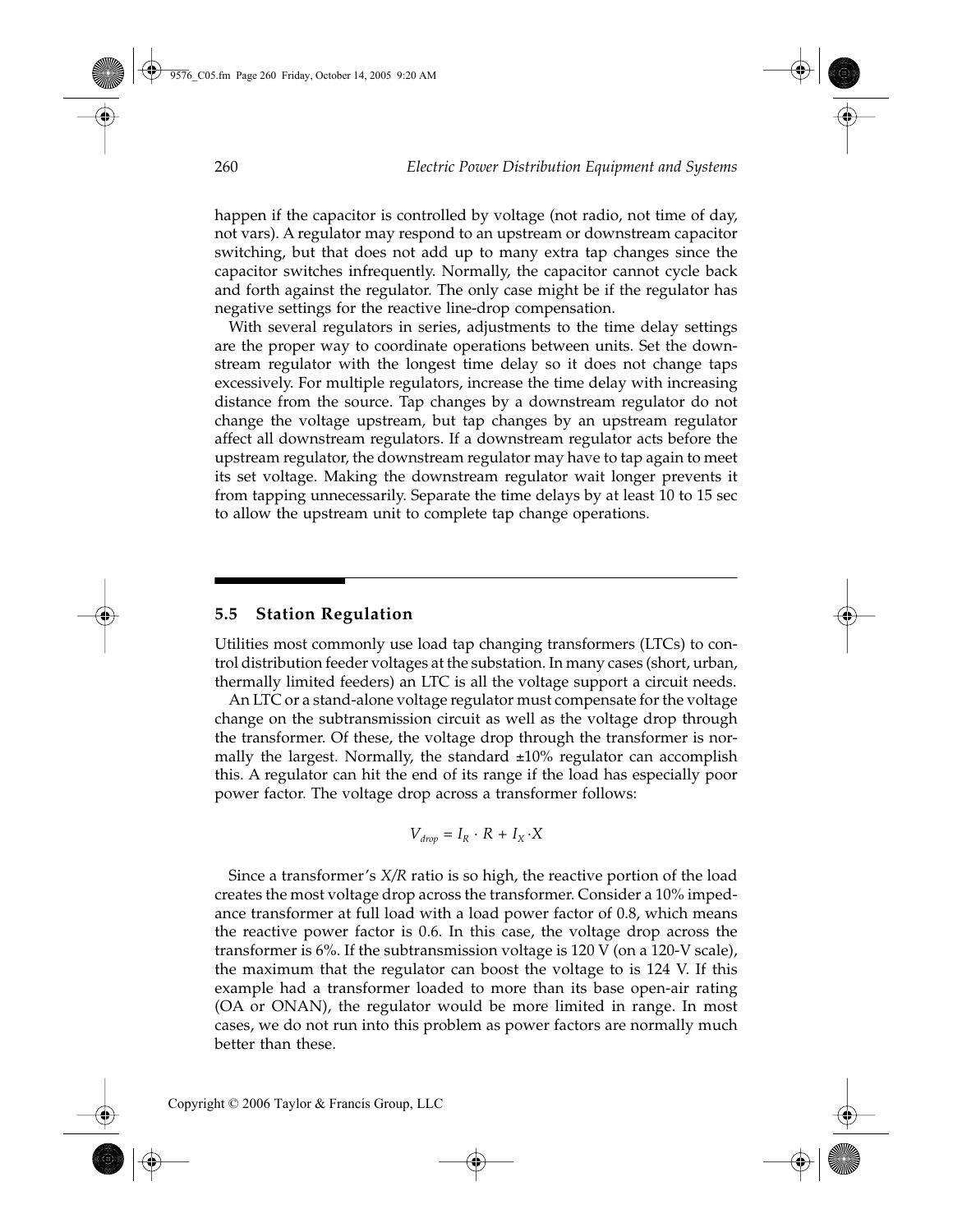In most cases, bus regulation suffices. For cases where circuits have significant voltage drop, individual feeder regulation can be better. Individual feeder regulation also performs better on circuits with different load cycles. If commercial feeders are on the same bus as residential feeders, it is less likely that a bus regulator can keep voltages in line on all circuits. Normally, we handle this by using bus regulation and supplementary line regulators. In some cases, individual feeder regulation in the station is more appropriate.

The voltage on feeders serving secondary networks is controlled at the primary substation with LTC transformers. These circuits are short enough that feeder regulators are unnecessary. Network feeders are often supplied by parallel station transformers; paralleling LTC units raises several issues that are discussed in the next section.

## **5.5.1 Parallel Operation**

With care, we can parallel regulators. The most common situation is in a substation where a utility wants to parallel two LTC transformers. If two paralleled transformers do not have the same turns ratio, current will circulate to balance the voltages. The circulating current is purely reactive, but it adds extra loading on the transformer.

Some of the methods to operate LTC transformers in parallel (Jauch, 2001; Westinghouse Electric Corporation, 1965) include

- *Negative-reactance control* The reactance setting in the line-drop compensator is set to a negative value, so higher reactive current forces the control to lower taps. The transformer with the higher tap has more reactive current, and the transformer with the lower tap is absorbing this reactive current (it looks capacitive to this transformer). So, a negative-reactance setting forces the transformer with the highest tap (and most reactive current) to lower its taps and bring it into alignment with the other unit. This method limits the use of line-drop compensation and can lead to lower bus voltages.
- *Master-follower* One controller, the master, regulates the voltage and signals the other tap changers (the followers) to match the tap setting. The master control normally gets feedback from the followers to confirm their operation.
- *Var balancing* The controller adjusts taps as required to equalize the vars flowing in parallel transformers. Auxiliary circuitry is required. This method has the advantage that it works with transformers fed from separate transmission sources.
- *Circulating current method* This is the most common control. Auxiliary circuitry is added to separate the load current through each transformer from the circulating current. Each transformer LTC control is fed the load current. The controller adjusts taps to minimize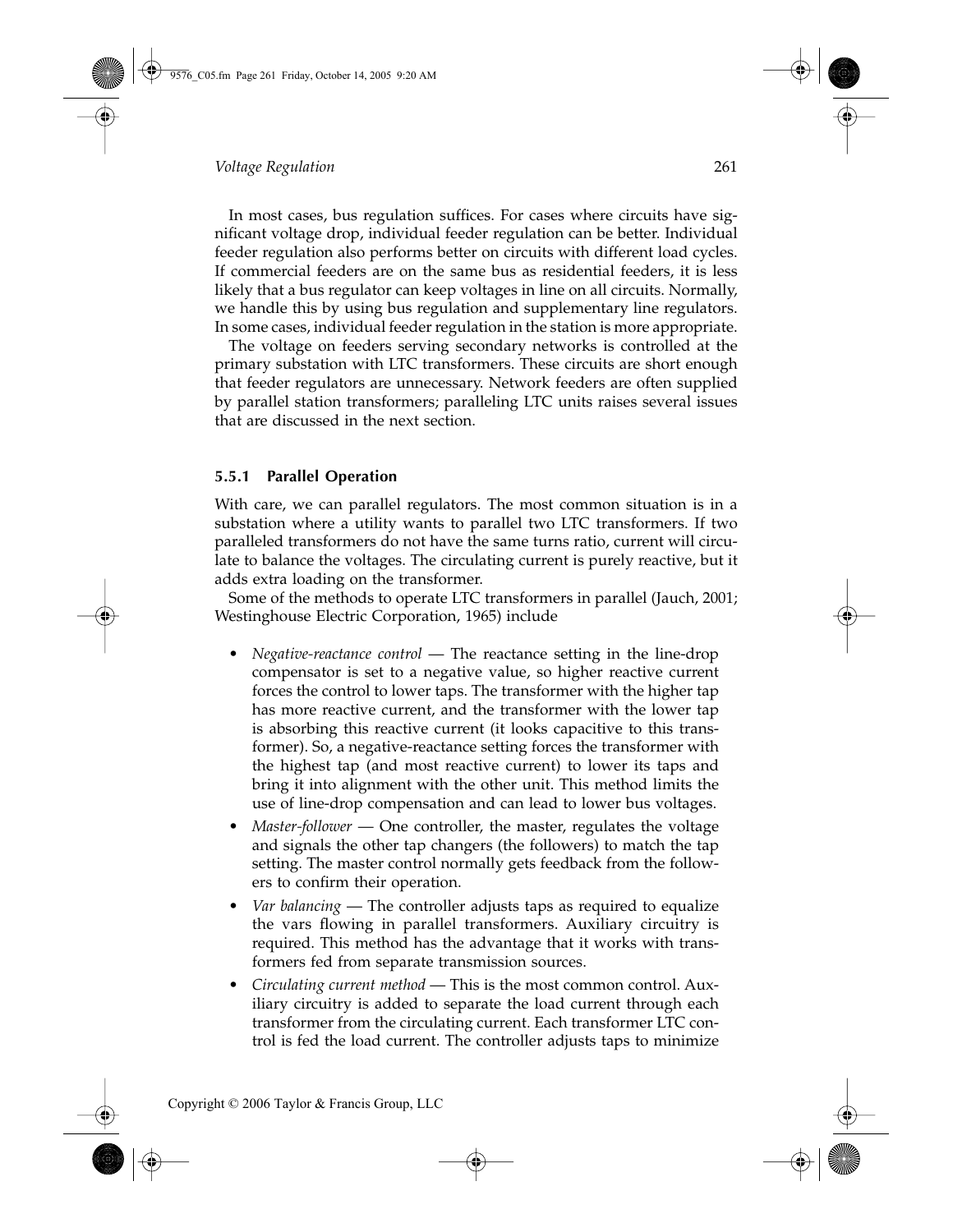the difference in current between parallel units. Removing a unit does not require changing controller settings.

The complications associated with paralleling regulators are another reason utilities normally avoid closed bus ties in distribution substations.

#### **5.5.2 Bus Regulation Settings**

Although too often left unused, bus regulators (whether stand-alone regulators or load tap changing transformers) can use line-drop compensation. The concept of a load center rarely has good meaning for a bus supporting several circuits, but the voltage spread methods allow the regulator to boost voltage under heavy load.

The voltage-spread equations assume that the power factor at full load is the same as the power factor at light load. If the power factor is different at light and peak loads, we can use this information to provide more precise settings. We could solve the following to find new *R* and *X* settings with different power factors

$$
V_{max} - V_{min} = (pf_{max} \cdot R_{set} + qf_{max} \cdot X_{set})I_{max} - (pf_{min} \cdot R_{set} + qf_{min} \cdot X_{set})I_{min}
$$

However, it is easier to use the equations in Section 5.4.1.2 and use the average of the power factor at peak load and the power factor at light load. With line-drop compensation for bus regulation, the voltage-override feature helps to ensure that the LTC or regulator does not cause excessive voltages.

Individual substation feeder regulators are set the same as line feeder regulators. We can tune controller settings more precisely based on the individual characteristics of a given feeder. If the first part of the feeder is an express feeder with no load on it, we could boost the voltage higher than normal, especially if the circuit is voltage limited. Our main constraint is making sure that the first customer does not have high voltage.

#### **5.6 Line Loss and Voltage Drop Relationships**

Line losses are from the line current flowing through the resistance of the conductors. After distribution transformer losses, primary line losses are the largest cause of losses on the distribution system. Like any resistive losses, line losses are a function of the current squared multiplied by the resistance (*I*<sup>2</sup>*R*). Ways to reduce line losses include

- Use a higher system voltage
- Balance circuits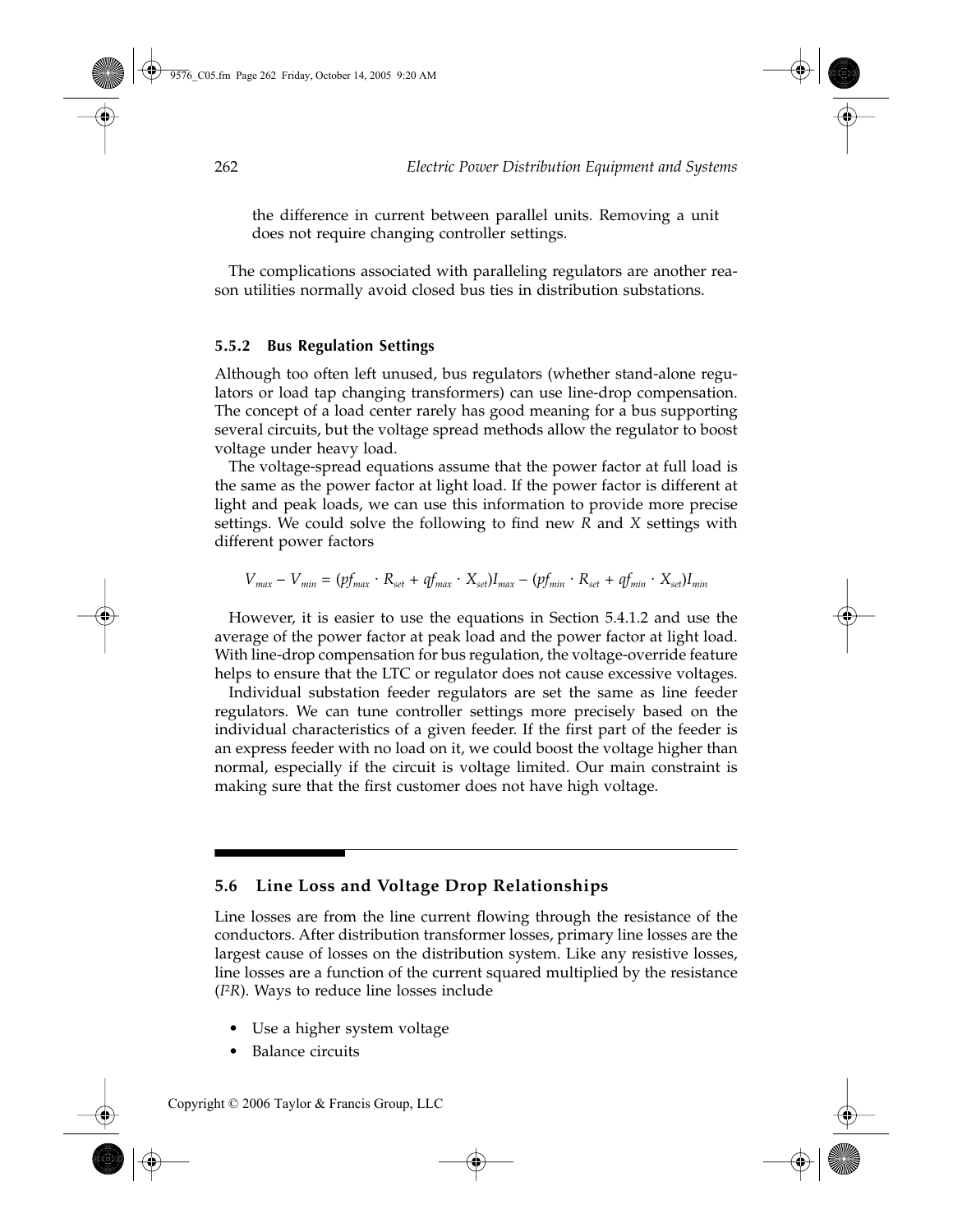- Convert single-phase circuits to three-phase circuits
- Reduce loads
- Increase power factor (capacitors)
- Reconductor with a larger size

Because losses are a function of the current squared, most losses occur on the primary near the substation. Losses occur regardless of the power factor of the circuit. Reducing the reactive portion of current reduces the total current, which can significantly impact losses.

Approximations using uniform load distributions are useful. A uniformly distributed load along a circuit of length *l* has the same losses as a single lumped load placed at a length of *l*/3 from the source end. For voltage drop, the equivalent circuits are different: a uniformly distributed load along a circuit of length *l* has the same voltage drop as a single lumped load placed at a length of *l*/2 from the source end. This 1/2 rule for voltage drop and the 1/3 rule for losses are helpful approximations when doing hand calculations or when making simplifications to enter in a load-flow program.

For a uniformly increasing load, the equivalent lumped load is at 0.53*l* of the length from the source[. Figure 5.9 s](#page-31-0)hows equivalent circuits for a uniform load and a uniformly increasing load.

Line losses decrease as operating voltage increases because the current decreases. Schultz (1978) derived several expressions for primary feeder *I*<sup>2</sup>*R* losses on circuits with uniform load densities. His analysis showed that most 15 to 35 kV circuits are not voltage-drop limited — most are thermally limited. As the system voltage varies, the losses change the most for voltagelimited circuits (Schultz, 1978):

> $L_2 = \left(\frac{V_1}{V_2}\right) L$  $L_2 = \left(\frac{V_1}{V_2}\right)^{-1} L$ 2 2  $=\left(\frac{V_1}{V}\right)^{-1}L_1$ 2  $2/3$  $=\left(\frac{V_1}{V}\right)^{2/3}L_1$ ⎝ ⎜ ⎞  $\int L_1$  for a voltage-limited circuit ⎝ ⎜ ⎞  $\int L_1$  for a thermally-limited circuit /

where

 $V_1$ ,  $V_2$  = voltage on circuits 1 and 2  $L_1$ ,  $L_2$  = feeder *I*<sup>2</sup>*R* losses on circuits 1 and 2

On a system-wide basis, losses are expected to change with voltage with an exponent somewhere between 2/3 and 2.

Losses, voltage drop, and capacity are all interrelated. Three-phase circuits have the highest power transfer capacity, the lowest voltage drop, and the lowest losses. [Table 5.7](#page-32-0) compares capacity, voltage drop, and losses of a balanced three-phase system with several other phasing configurations.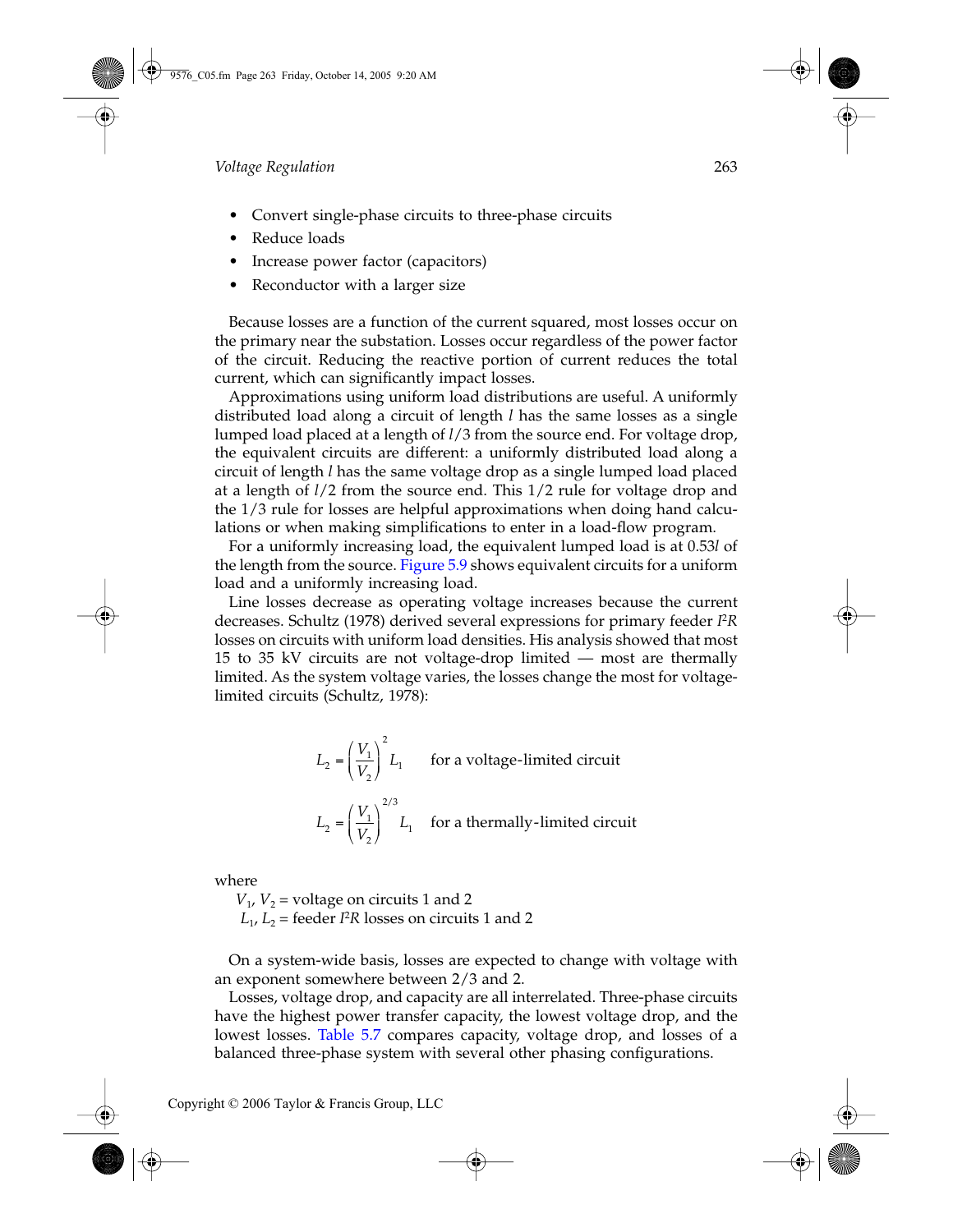<span id="page-31-0"></span>

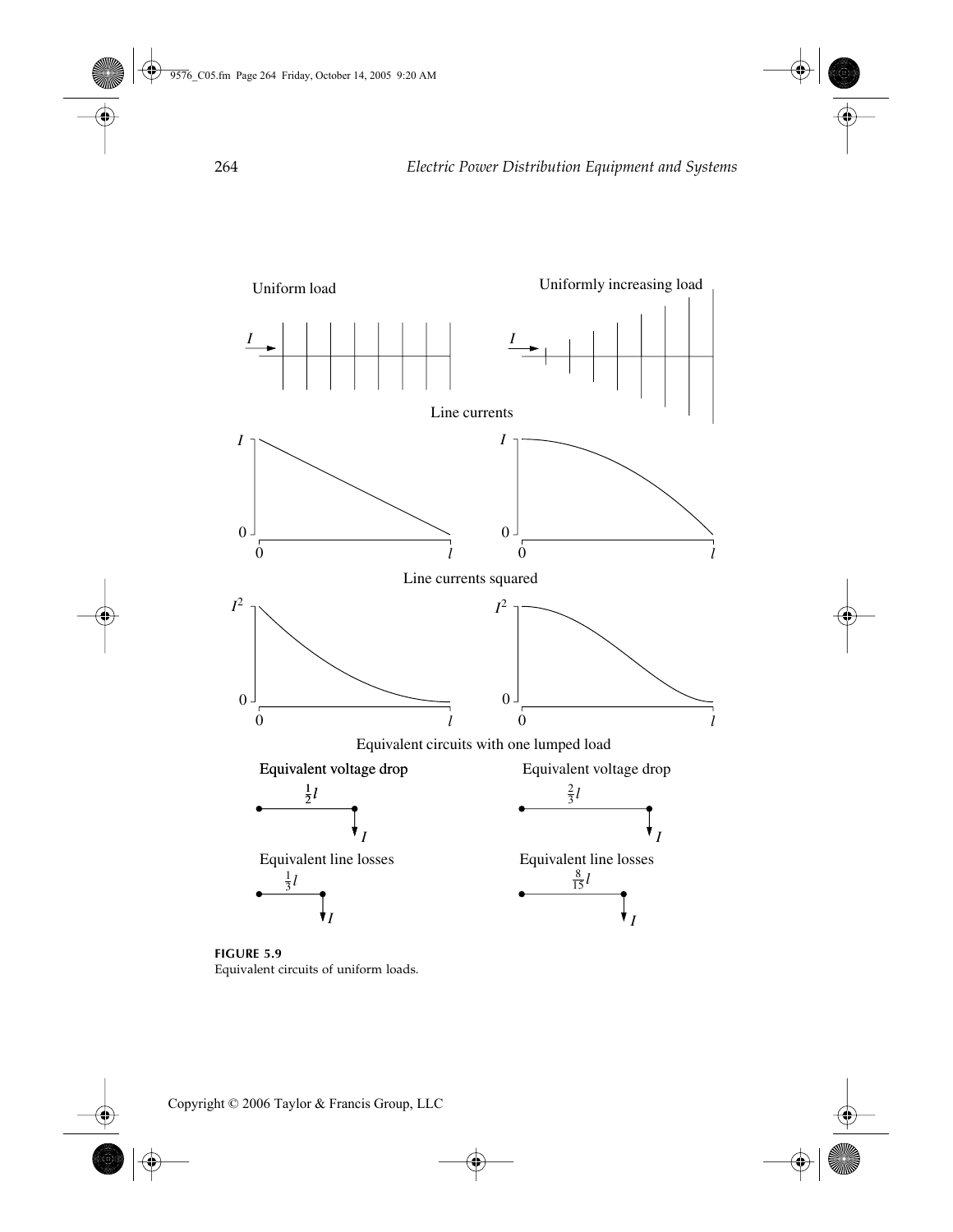#### <span id="page-32-0"></span>**TABLE 5.7**

| System                                 | Capacity<br>in per Unit | <b>Voltage Drop</b><br>in per Unit<br>for Equal kVA | <b>Line Losses</b><br>in per Unit<br>for Equal kVA |
|----------------------------------------|-------------------------|-----------------------------------------------------|----------------------------------------------------|
| Balanced three phase                   | 1.0                     | $1.0\,$                                             | 1.0                                                |
| Two phases                             | 0.5                     | 2.0                                                 | 2.0                                                |
| Two phases and a multigrounded neutral | 0.67                    | $2.0 - 3.3$                                         | $1.2 - 3.0$                                        |
| Two phases and a unigrounded neutral   | 0.67                    | $2.5 - 4.5$                                         | 2.25                                               |
| One phase and a multigrounded neutral  | 0.33                    | $3.7 - 4.5$                                         | $3.5 - 4.0$                                        |
| One phase and a unigrounded neutral    | 0.33                    | 6.0                                                 | 6.0                                                |

#### Characteristics of Various Systems

*Note:* The two-phase circuits assume all load is connected line to ground. Neutrals are the same size as the phases. Reduced neutrals increase voltage drop and (usually) line losses. The voltage drop and line loss ratios for circuits with multigrounded neutrals vary with conductor size.

Utilities consider both peak losses and energy losses. Peak losses are important because they compose a portion of the peak demand; energy losses are the total kilowatt-hours wasted as heat in the conductors. The peak losses are more easily estimated from measurements and models. The average losses can be found from the peak losses using the loss factor  $F_{ls}$ :

 $F_{ls} = \frac{\text{Average losses}}{\text{Peak losses}}$ 

Normally, we do not have enough information to directly measure the loss factor. We do have the load factor (the average demand over the peak demand). The loss factor is some function of the load factor squared. The most common approximation (Gangel and Propst, 1965) is

$$
F_{\rm ls} = 0.15 F_{\rm ld} + 0.85 F_{\rm ld}^2
$$

This is often used for evaluating line losses and transformer load losses (which are also a function of *I*<sup>2</sup>*R*). Load factors closer to one result in loss factors closer to one. Another common expression is  $F_{ls} = 0.3F_{ld} + 0.7F_{ld}^2$ . [Fig](#page-33-0)[ure 5.10 s](#page-33-0)hows both relationships.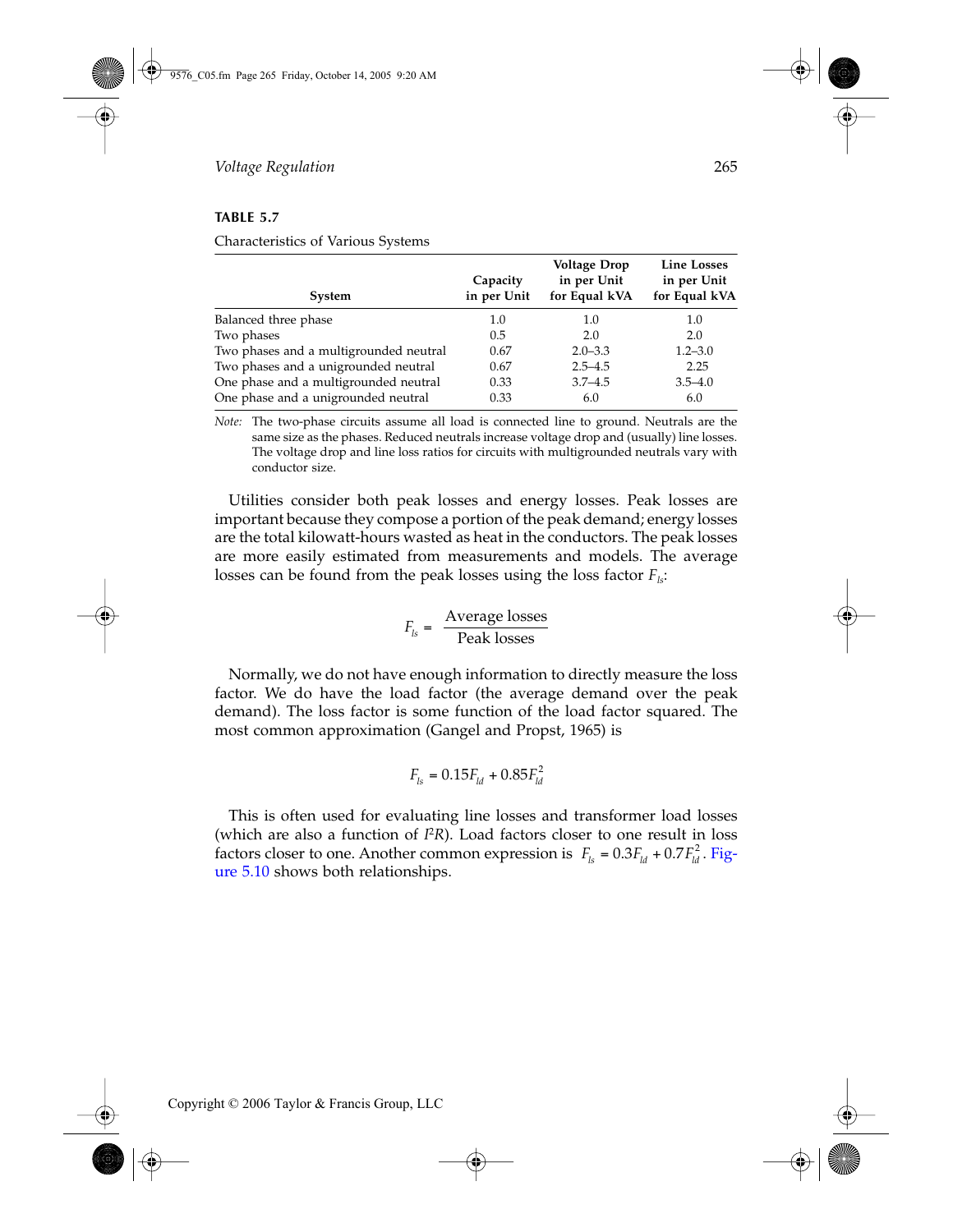<span id="page-33-0"></span>

**FIGURE 5.10** Relationship between load factor and loss factor.

## **References**

- ANSI C84.1-1995, *American National Standards for Electric Power Systems and Equipment — Voltage Ratings (60 Hz)*.
- Beckwith, *Basic Considerations for the Application of LTC Transformers and Associated Controls*, Beckwith Electric Company, Application Note #17, 1998.
- Bishop, M. T., Foster, J. D., and Down, D. A., "The Application of Single-Phase Voltage Regulators on Three-Phase Distribution Systems," *IEEE Industry Applications Magazine*, pp. 38–44, July/August 1996.
- Brice, C. W., "Comparison of Approximate and Exact Voltage Drop Calculations for Distribution Lines," *IEEE Transactions on Power Apparatus and Systems*, vol. PAS-101, no. 11, pp. 4428–31, November, 1982.
- Cooper Power Systems, "Determination of Regulator Compensator Settings," 1978. Publication R225-10-1.
- Gangel, M. W. and Propst, R. F., "Distribution Transformer Load Characteristics," *IEEE Transactions on Power Apparatus and Systems*, vol. 84, pp. 671–84, August 1965.
- General Electric, *Omnitext*, 1979. GET-3537B.

IEEE Std. C57.15-1999, *IEEE Standard Requirements, Terminology, and Test Code for Step-Voltage Regulators*.

- Jauch, E. T., "Advanced Transformer Paralleling," IEEE/PES Transmission and Distribution Conference and Exposition, 2001.
- Kirshner, D., "Implementation of Conservation Voltage Reduction at Commonwealth Edison," *IEEE Transactions on Power Systems*, vol. 5, no. 4, pp. 1178–82, November 1990.